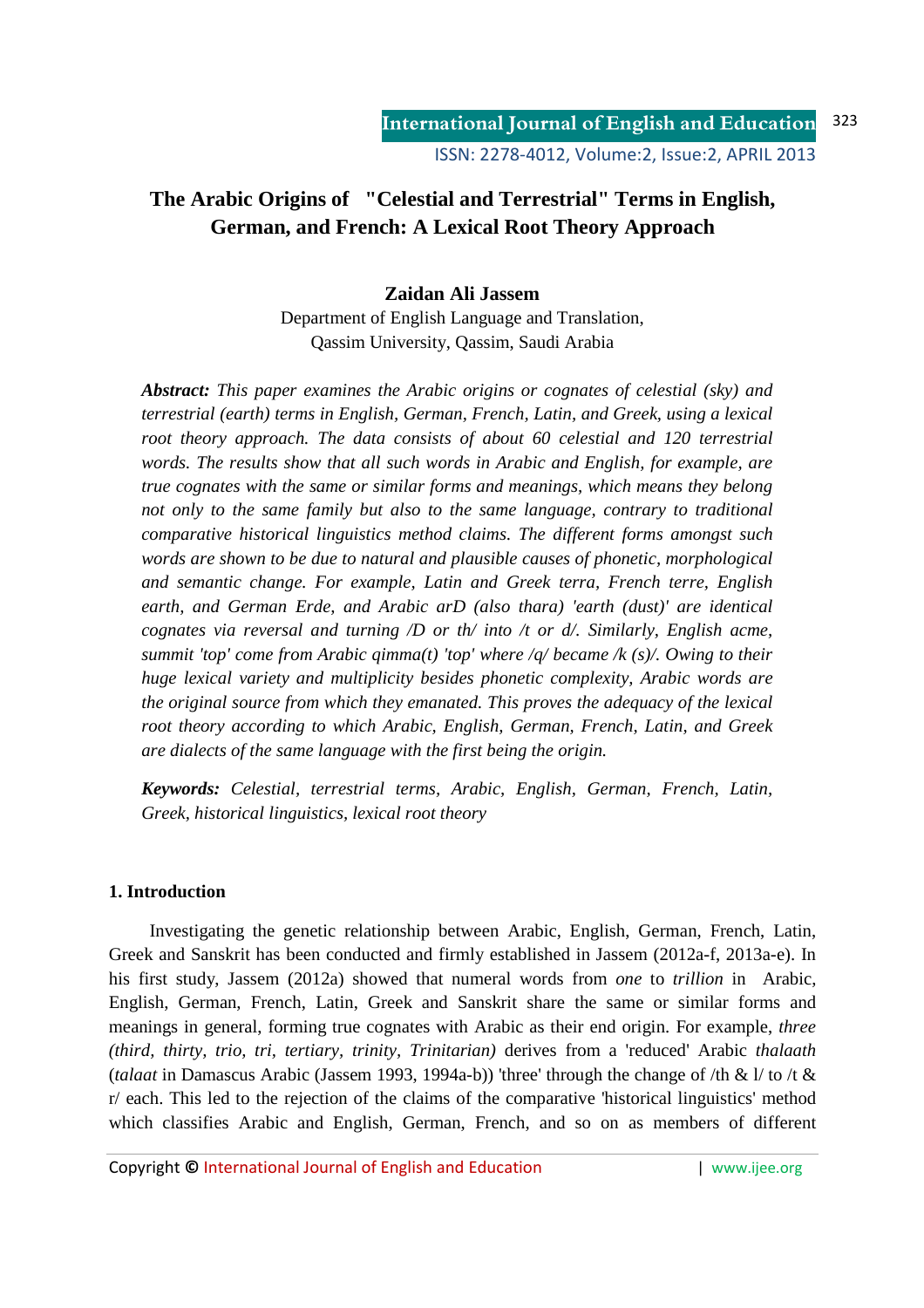#### **International Journal of English and Education** 324

### ISSN: 2278-4012, Volume:2, Issue:2, APRIL 2013

language families (Bergs and Brinton 2012; Algeo 2010; Crystal 2010: 302; Campbell 2006: 190-191; Crowley 1997: 22-25, 110-111; Pyles and Algeo 1993: 61-94). Therefore, he proposed the lexical root theory to account for the genetic relationships between Arabic and English, in particular, and all (Indo-)European languages in general for three main reasons: namely, (a) geographical continuity and/or proximity between their homelands, (b) persistent cultural interaction and similarity between their peoples over the ages, and, above all, (c) linguistic similarity between Arabic and such languages (see Jassem 2013b for further detail).

His subsequent research gave a decisive and clear-cut linguistic evidence. Jassem (2012b) traced the Arabic origins of common contextualized biblical or religious terms such as *Hallelujah, Christianity, Judaism, worship, bead,* and so on. For instance, *hallelujah* resulted from a reversal and reduction of the Arabic phrase *la ilaha illa Allah* '(There's) no god but Allah (God)'. That is, *Halle* is *Allah* in reverse, *lu* and *la* (pronounced *lo* also) are the same, *jah* is a shortening of both *ilaaha* 'god' and *illa* 'except' which sound almost the same. Jassem (2012c) found that personal pronouns in Arabic, English, German, French, Latin and Greek form true cognates, which descend from Arabic directly. For example, *you* (*ge* in Old English; *Sie* in German) all come from Arabic *iaka* 'you' where /k/ changed to /g (& s)/ and then to /y/; Old English *thine* derives from Arabic *anta* 'you' via reversal and the change of /t/ to /th/ whereas *thou* and *thee*, French *tu*, and German *du* come from the affixed form of the same Arabic pronoun *-ta* 'you'. Jassem (2012d) examined determiners such as *the, this, an, both, all* in English, German, French, and Latin which were all found to have identical Arabic cognates. For instance, *the/this* derive from Arabic *tha/thih* 'this' where /h/ became /s/. Jassem (2012e) established the Arabic origins of verb *to be* forms in all such languages. For example, *is/was* (Old English *wesan* 'be'; German *sein*; French *etre, es, suis*) descend from Arabic *kawana* (*kaana*) 'be' where /k/ became /s/. Jassem (2012f) showed that inflectional 'plural and gender' markers as in *oxen, girls, Paula*, *Charlotte* formed true cognates in all. Similarly, Jassem (2013a) demonstrated the Arabic origins of English, German, and French derivational morphemes as in *activity, activate, determine, whiten*, whose identical Arabic cognates are *ta* (e.g., *salaamat(i)* 'safety', *takallam* 'talk') and *an* (e.g., *wardan* 'bloom'). Jassem (2013b) dealt with the Arabic origins of negative particles and words like *in-/no*, *-less,* and *-mal* in English, French and so on. Jassem (2013c) outlined the English, German, and French cognates of Arabic back consonants such as /k/ in *church, kirk, ecclesiastical*, which all come from Arabic *kanees(at)* where /k & n/ became /ch & r (1)/ each. Jassem (2013d) described the Arabic cognates and origins of English, German, and French *water* and *sea* terms like *water, hydro, aqua, sea, ocean, ship, navy*, all of which derive from Arabic sources. Finally, Jassem (2013e) traced back the Arabic origins of *air* and *fire* terms in English and such languages.

In all the above studies, the lexical root theory was used as a theoretical framework, which is so called because of employing the lexical (consonantal) root in examining genetic relationships between words like the derivation of *overwritten* from *write* (or simply *wrt*). The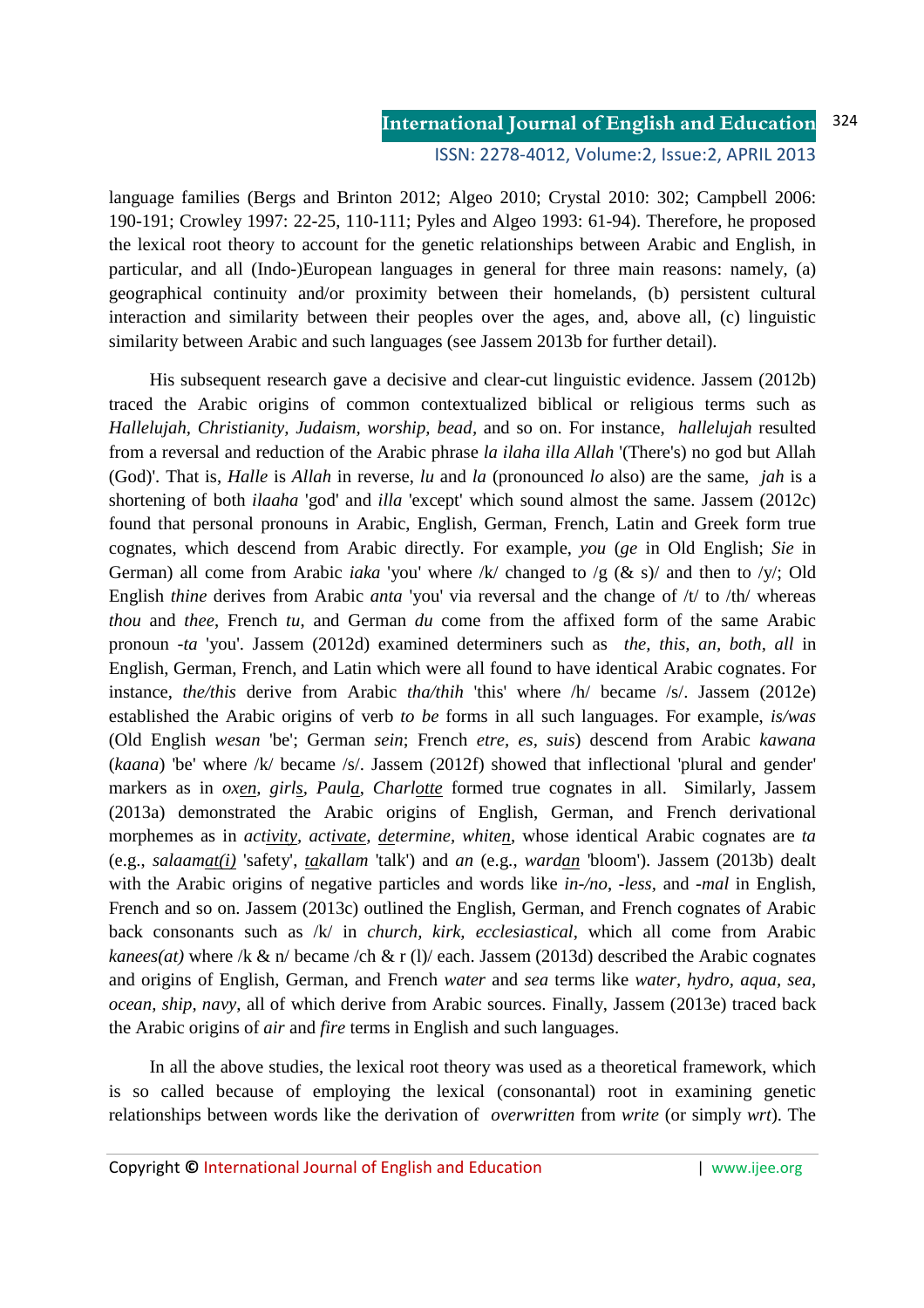main reason for that is because the consonantal root carries and determines the basic meaning of the word regardless of its affixation such as *overwrite, writing*. Historically speaking, classical Arabic dictionaries (e.g., Ibn Manzoor 1974, 2013) used consonantal roots in listing lexical entries, a practice first founded by Alkhaleel bin Ahmad Alfaraheedi (Jassem 2012e).

Simple in structure, the lexical root theory comprises a theoretical construct, hypothesis or principle and five practical procedures of analysis. The principle states that Arabic and English as well as the so-called Indo-European languages are not only genetically related but also are directly descended from one language, which may be Arabic in the end. In fact, it claims in its strongest version that they are all dialects of the same language, whose differences are due to natural and plausible causes of linguistic change. The applied procedures of analysis are (i) methodological, (ii) lexicological, (iii) linguistic, (iv) relational, and (v) comparative/historical. As all have been reasonably described in the above studies (Jassem 2012a-f, 2013a-e), a brief summary will suffice here.

First, the methodological procedure concerns data collection, selection, and statistical analysis. Apart from loan words, all language words, affixes, and phonemes are amenable to investigation, and not only the core vocabulary as is the common practice in the field (Crystal 2010; Pyles and Algeo 1993: 76-77; Crowley 1997: 88-90, 175-178). However, data selection is practically inevitable for which the most appropriate way would be to use semantic fields such as the present and the above topics. Cumulative evidence from such findings will aid in formulating rules and laws of language change at a later stage (cf. Jassem 2012f, 2013a-e). The statistical analysis employs the percentage formula (see 2.2 below).

Secondly, the lexicological procedure is the initial step in the analysis. Words are analyzed by (i) deleting affixes (e.g., *overwritten*  $\rightarrow$  *write*), (ii) using primarily consonantal roots (e.g., *write*  $\rightarrow$  *wrt*), and (iii) search for correspondence in meaning on the basis of word etymologies and origins as a guide (e.g., Harper 2012), to be used with discretion, though.

Thirdly, the linguistic procedure handles the analysis of the phonetic, morphological, grammatical and semantic structure and differences between words. The phonetic analysis examines sound changes within and across categories. In particular, consonants may change their place and manner of articulation as well as voicing. At the level of place, bilabial consonants  $\leftrightarrow$ labio-dental  $\leftrightarrow$  dental  $\leftrightarrow$  alveolar  $\leftrightarrow$  palatal  $\leftrightarrow$  velar  $\leftrightarrow$  uvular  $\leftrightarrow$  pharyngeal  $\leftrightarrow$  glottal (where  $\leftrightarrow$  signals change in both directions); at the level of manner, stops  $\leftrightarrow$  fricatives  $\leftrightarrow$  affricates  $\leftrightarrow$ nasals  $\leftrightarrow$  laterals  $\leftrightarrow$  approximants; and at the level of voice, voiced consonants  $\leftrightarrow$  voiceless. Similarly, vowels may change as well. The three basic long Arabic vowels /a: (aa), i: (ee), & u: (oo)/ (and their short versions besides the two diphthongs /ai (ay)/ and /au (aw)/ which are a kind of /i:/ and /u:/ respectively), may change according to (i) tongue part (e.g., front  $\leftrightarrow$  centre  $\leftrightarrow$ back), (ii) tongue height (e.g., high  $\leftrightarrow$  mid  $\leftrightarrow$  low), (iii) length (e.g., long  $\leftrightarrow$  short), and (iv) lip shape (e.g., round  $\leftrightarrow$  unround). These have additional allophones or variants which do not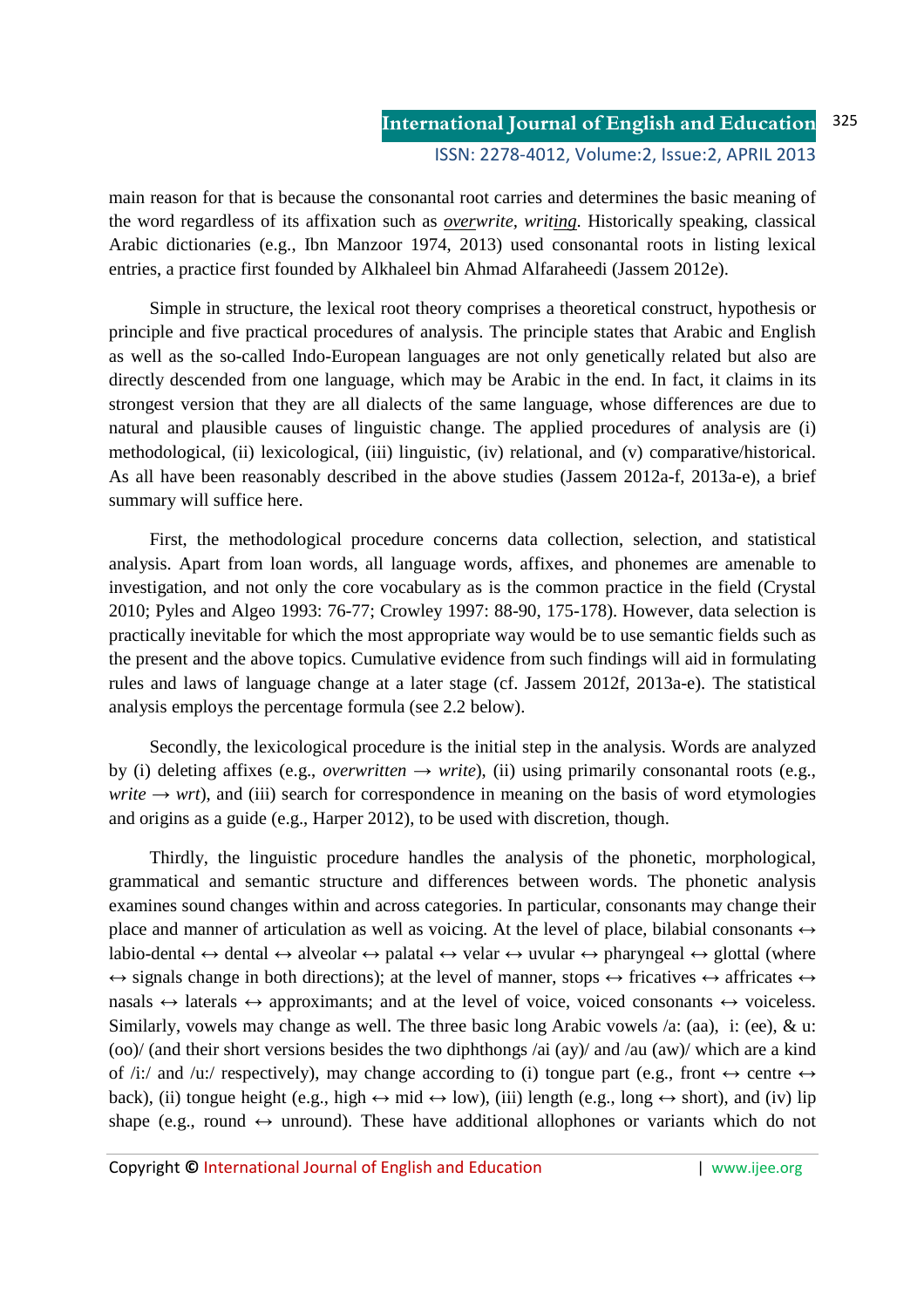change meaning (see Jassem 2003: 98-113). Although English has a larger number of about 20 vowels, which vary from accent to accent (Roach 2009; Celce-Murcia et al 2010), they can still be treated within this framework. Furthermore, vowels are marginal in significance which may be totally ignored because the limited nature of the changes do not affect the final semantic result at all. In fact, the functions of vowels are phonetic like linking consonants to each other in speech and grammatical such as indicating tense, word class, and number (e.g., *sing, sang, sung, song*; *man/men*).

Sound changes result in processes like assimilation, dissimilation, deletion, merger, insertion, split, syllable loss, resyllabification, consonant cluster reduction or creation and so on. In addition, sound change may operate in a multi-directional, cyclic, and lexically-diffuse or irregular manner (see 4. below). The criterion in all the changes is naturalness and plausibility; for example, the change from /k/ (e.g., *kirk, ecclesiastic*), a voiceless velar stop, to /ch/ (e.g., *church*), a voiceless palatal affricate, is more natural than that to /s/, a voiceless alveolar fricative, as the first two are closer by place and manner (Jassem 2012b); the last is plausible, though (Jassem 2013c).

Some overlap exists between the morphological and grammatical analyses. The former examines the inflectional and derivational aspects of words in general (Jassem 2012f, 2013a-b); the latter handles grammatical classes, categories, and functions like pronouns, nouns, verbs, and case (Jassem 2012c-d). Since their influence on the basic meaning of the lexical root is marginal, they may be ignored altogether.

As for the semantic analysis, it looks at meaning relationships between words, including lexical stability, multiplicity, convergence, divergence, shift, split, change, and variability. Stability means that word meanings have remained constant. Multiplicity denotes that words might have two or more meanings. Convergence means two or more formally and semantically similar Arabic words might have yielded the same cognate in English. Divergence signals that words became opposites or antonyms of one another. Shift indicates that words switched their sense within the same field. Lexical split means a word led to two different cognates. Change means a new meaning developed. Variability signals the presence of two or more variants for the same word.

Fourthly, the relational procedure accounts for the relationship between form and meaning from three perspectives: formal and semantic similarity (e.g., *three, third, tertiary* and Arabic *thalath* 'three' (Damascus Arabic *talaat* (see Jassem 2012a)), formal similarity and semantic difference (e.g., *ship* and *sheep* (see Jassem 2012b), and formal difference and semantic similarity (e.g., *quarter, quadrant, cadre* and Arabic *qeeraaT* '1/4' (Jassem 2012a)).

Finally, the comparative historical analysis compares every word in English in particular and German, French, Greek, and Latin in general with its Arabic counterpart phonetically,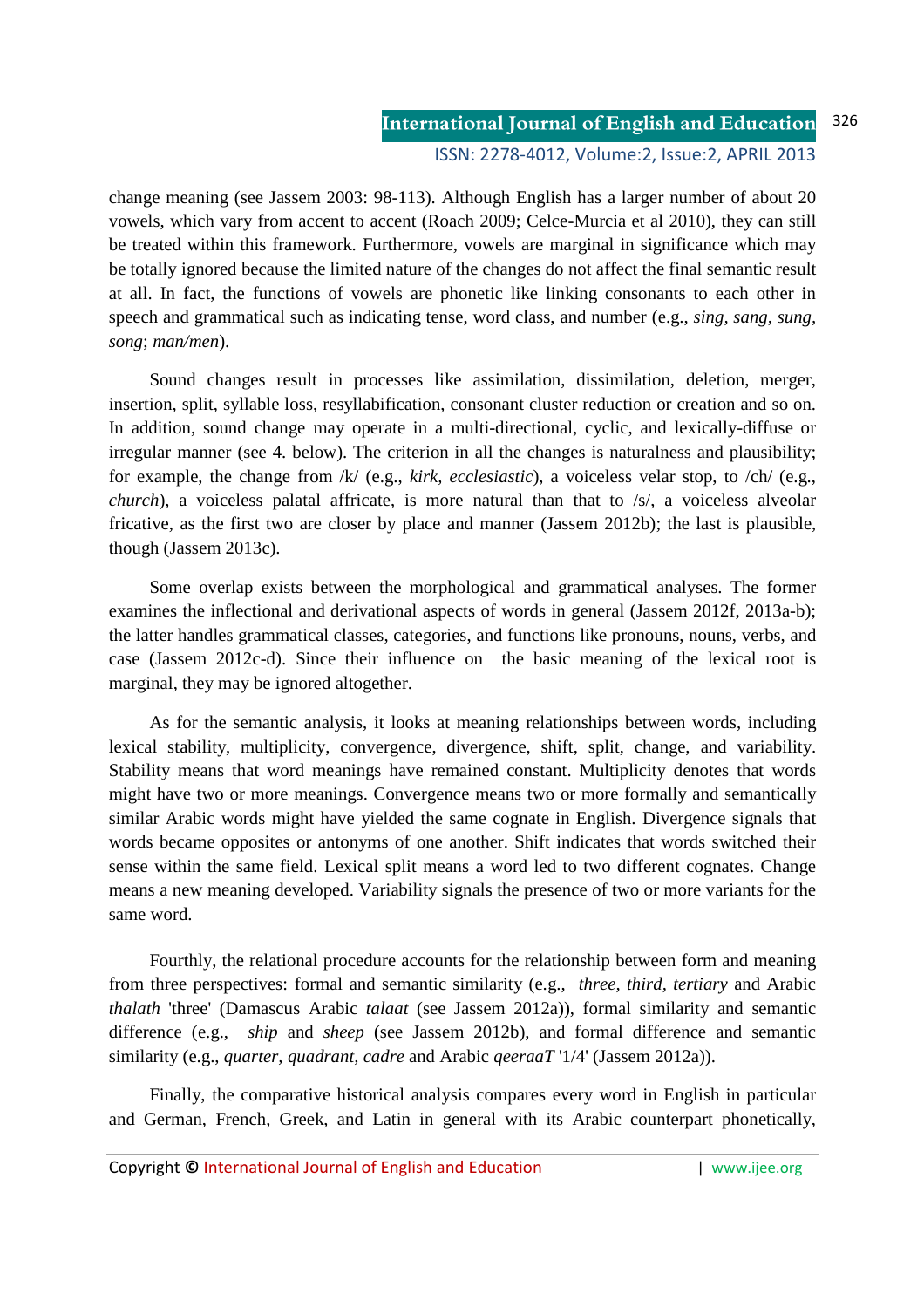morphologically, and semantically on the basis of its history and development in English (e.g., Harper 2012; Pyles and Algeo 1993) and Arabic (e.g., Ibn Manzour 2013; Altha3aalibi 2011; Ibn Seedah 1996) besides the author's knowledge of both Arabic as a first language and English as a second language.

In this paper, the lexical root theory will be used in the investigation of the Arabic genetic origins and descent of *celestial* and *terrestrial* words in English besides German, French, Latin, and Greek. It has five sections: an introduction, research methods, results, a discussion, and a conclusion**.**

### **2. Research Methods**

### *2.1 The Data*

The data consists of 60 *celestial* and 120 *terrestrial* words, selected on the basis of English thesauri and the author's knowledge of their frequency and use. They have been arranged alphabetically for quick reference together with brief linguistic notes in (3.) below. All etymological references to English below are for Harper (2012) and to Arabic for Altha3aalibi (2011: 313-27), Ibn Seedah (1996 (9): 2-125; (10): 70-140), and Ibn Manzoor (2013).

The data is transcribed by using normal spelling. For exotic Arabic sounds, however, certain symbols were used- viz.,  $\frac{2}{x}$   $\frac{2}{y}$  for the voiceless and voiced pharyngeal fricatives respectively, capital letters for the emphatic counterparts of plain consonants /t, d, th, & s/, /kh & gh/ for the voiceless and voiced velar fricatives each, and /'/ for the glottal stop (Jassem 2013c).

# *2.2 Data Analysis*

The data will be analyzed theoretically and statistically. The above-surveyed lexical root theory is used as the theoretical framework. The statistical analysis employs the percentage formula, obtained by dividing the number of cognates over the total number of investigated words multiplied by a 100. For example, suppose the total number of investigated words is 100, of which 95 are true cognates. Calculating the percentage of cognates is obtained thus:  $95/100 =$ 0.95 X 100 = 95%. Finally, the results are checked against Cowley's (1997: 173, 182) formula to determine whether such words belong to the same language or to languages of the same family (for a survey, see Jassem 2012a-b).

# *3. Results: 3.1 Sky Terms*

**Acme** from Arabic *qimma(t)* 'acme' via reordering and changing /q/ to /k/.

**Altitude** *(elate, elite, elevated, aloof, loft)* from Arabic *3aal(iat), 3uloo, 3alawat* 'high, height' where  $/3$  & w/ changed to  $/0$  & v/ each.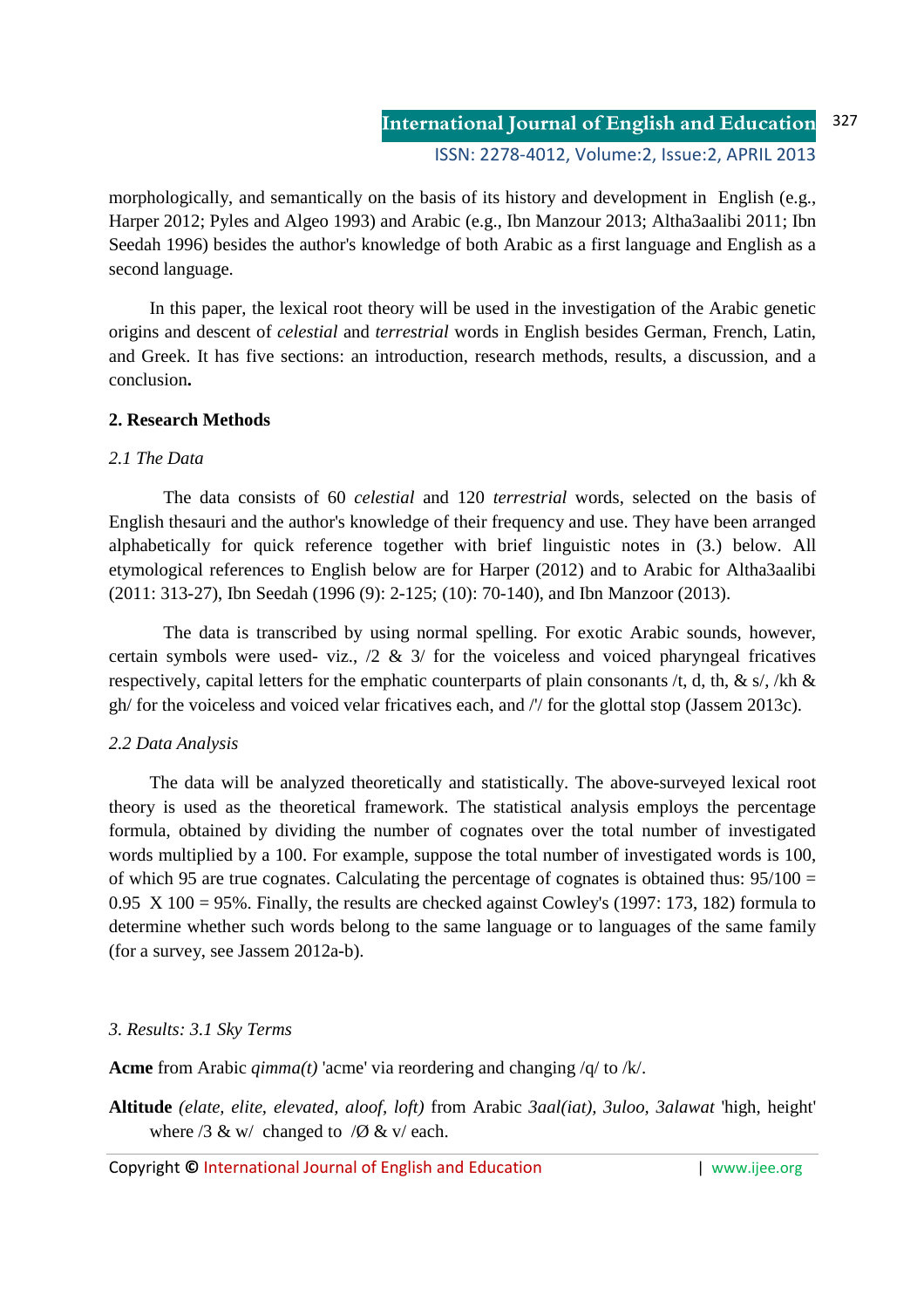- **Ascent** *(ascend, ascension, descend, descent)* from Arabic *aS3ad, Su3ood* 'ascent' in which /S &  $d /$  turned into /s & t/ each while /3/ into /n/.
- **Atlas (***Atlantic, Atlantis)* 'hill, map' from a reordered Arabic *tall(at/h)* 'mount' where /t (h)/ became /s/, *Tal3a(t)* 'mount, slope' via reordering and the change of /3/ to /s/, or *3alaat* 'height' via reordering and turning /3/ into /s/.
- **Atmosphere** (Greek *atmos* 'vapour, steam' and *spharia* 'ball, globe') from Arabic *sadeem* 'steam' through reordering and changing /d/ to /t/ and from *Sabboor* '(ball-shaped) heap' where /b/ became /f/, *sabr, asbaar* (pl.) 'depth' where /b/ changed to /f/, *Sabr* 'highest point; white cloud' via lexical shift and turning /b/ into /f/, or *safar* 'place, distance, day light/white after sunset' via lexical shift.
- **Bottom** from Arabic *baTn, buToon* (pl.) 'belly, bottom' in which /n/ became /m/.
- **Broad** *(breadth, abroad)* from Arabic *ba3eed, ab3ad* 'far' where /3/ became /r/.
- **Celestial** 'heavenly' via Latin *caelum* 'sky' and French *ciel* 'sky' from Arabic *ka2la(t)* 'sky' via /2/ loss, *qulla(t)* 'top, highest part' where /q/ changed to /k or s/, or *sama, samawat* (pl.) 'sky' where /m/ became /l/.
- **Comet** from Arabic *najmat* 'star' via reordering and turning /j/ into /k/ and merging /n/ into /m/.
- **Cosmos** *(cosmic, cosmology, cosmetic)* 'order, prepare, universe in Greek' from Arabic *kawn* 'universe, putting together' where /k/ split into /k & s/ and /n/ became /m/, *shams*, *shumoos*  (pl.) 'sun, planet' via lexical shift, reordering, and the split of /sh/ into /s & k/, or *samaa'*, *samawat* (pl.) 'skies' via reordering, and the split of /s/ into /k & s/.
- **Crescent** from Arabic *qurS*, *quraiSinat* (dim.) 'circle' where /q/ turned into /k/.
- **Decline** *(declination, declension)* from Arabic *nazal, tanzeel* (n) 'go down' via reordering and the change of /z/ to /k/ or *2ana, ta2ni* 'decline, bend' via turning /2/ into /k/ and /l/-insertion.
- **Down** *(under)* from Arabic *doon, adna* 'below'.
- **East** *(eastern, Easter)* from Arabic *sharq, mashriq* 'east' where /sh & q/ merged into /s/.
- **Ease** *(it eased up)* from a reversed Arabic *Sa2oo* 'stoppage of rain' where /2/ merged into /s/.
- **Eclipse** (*ecliptic*) from Arabic *qalab, qalba(t/h)* (n) 'turn over, collapse' where /q & t/ became /k & s/, *ghaab, ghaib(at/h)* (n) 'disappear' where /gh & t/ became /k & s/ while /l/ was inserted, *khafas* 'go down' via changing /kh & f/ to /k & p/ besides /l/-insertion.
- **Ecology** from Arabic *jaw* 'sky, atmosphere' where /j/ became /k/.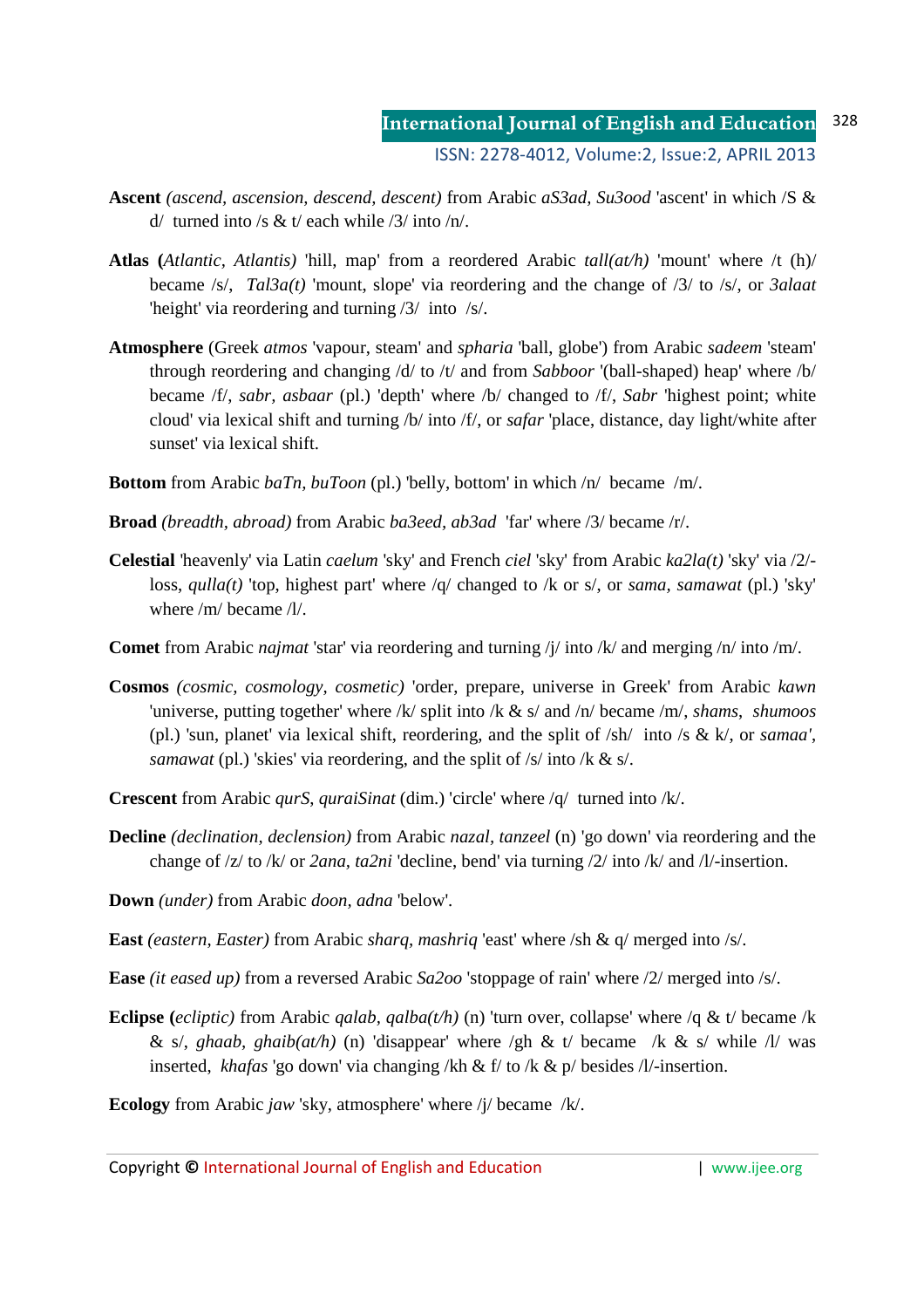**Enigma** *(enigmatic)* from Arabic *najma(t)* 'star' through turning  $/$ j/ into  $/g/$ .

- **Fall** from Arabic *afal* 'of stars, to fall, set', *za(wa)al* 'fall, disappear' (cf. *flee* and *leave* from Arabic *falla* 'leave' and *fell* from Arabic *fal3* 'cut' via /3/-loss).
- **Galaxy** ('Milky Way' via Greek *gala* 'milk' and *kyklos* 'cycle') from Arabic *falak* 'sky, galaxy' in which /f & k/ merged into /g/, *khalqaa'* 'sky, creation' where /kh & q/ became /g & k/ each, or *sukaak(at)* 'sky' where /s & k/ merged besides /l/-insertion.
- **Heaven** 'home of God' from Arabic *janna(t/h)*, *jinaan* (pl.) 'heaven' through reordering and the change of /j & h/ turned into /h & v/, *najm* 'star' via reordering and changing /j & m/ into /h & v/ each, or *kawn* 'sky, universe' where /k & w/ became /h & v/ each (cf. *ra2maan/ra2eem* '(most) merciful' where /r & n/ merged while /2 & m/ became /h & v/ each and *na3eem* 'happiness, wealth' to which reordering and changing /3 & m/ to /h & v/ each was applied).
- **Helen** *(helium, Eileen, Ellen)* from Arabic *hilal* 'moon, a proper name' in which /l/ turned into /n/, *haala(t)* 'sun circle' or *ilaaha* 'sun, sun god' via reordering and splitting /n/ from /l/.
- **High** *(height)* from Arabic *shaahiq* 'high' via the merger of /sh & h/ into /h/ and the change of /q/ to  $/g/$ .
- **Horizon** *(horizontal)* from Arabic *3arD(aani)* 'width' through the change of /3/ to /h/ and the split of  $\overline{D}$  into  $\overline{z}$  & n/.
- **Inferior** *(infra, inferiority)* from Arabic *nazeer* 'small' where /z/ became /f/, *asfal, sulfa, insafal* '(be)low' in which /s & f/ merged into /f/ while /l/ became /r/, *Sagheer* 'small' where /S/ changed to /f/ while /gh & r/ merged.
- **Latitude** from Arabic *3arD, 3areeD(at)* 'wide' via /3/-deletion and the substitution of /r/ for /l/.
- **Levant** via Latin *lever* 'to rise, raise' from Arabic *rafa3* 'to raise' through turning /r/ into /l/ and /3/-loss.
- **Low** via Old English *hlow* 'hill, mound' from Arabic *3uloo, 3alwa(t)* 'height, hill' where /3/ became /h/ and via German läge '(lie) low, flat' from Arabic *laqa2a* 'to place low' where /q/ changed to /g/ besides /2/-loss (cf. *saafil* 'low' through reversal and /s & f/- merger into /w/ or *waaT(i)* 'low' via reversal and turning  $\langle T \rangle$  into  $\langle \frac{1}{\rangle}$ .
- **Luna** *(lunar, lunatic)* from Arabic *lail* 'night' via lexical shift and changing /l/ to /n/ or *hilal* '(small) moon' via /h/-deletion and turning /l/ into /n/ (cf. *Helen* above).
- **Meteor** *(meteorite, meteoroid, meteorology)* 'rock falling to earth' from a reversed Arabic *rujm/jamr* 'stones' where /j/ became /t/ or *maTar* 'rain, object falling from above'.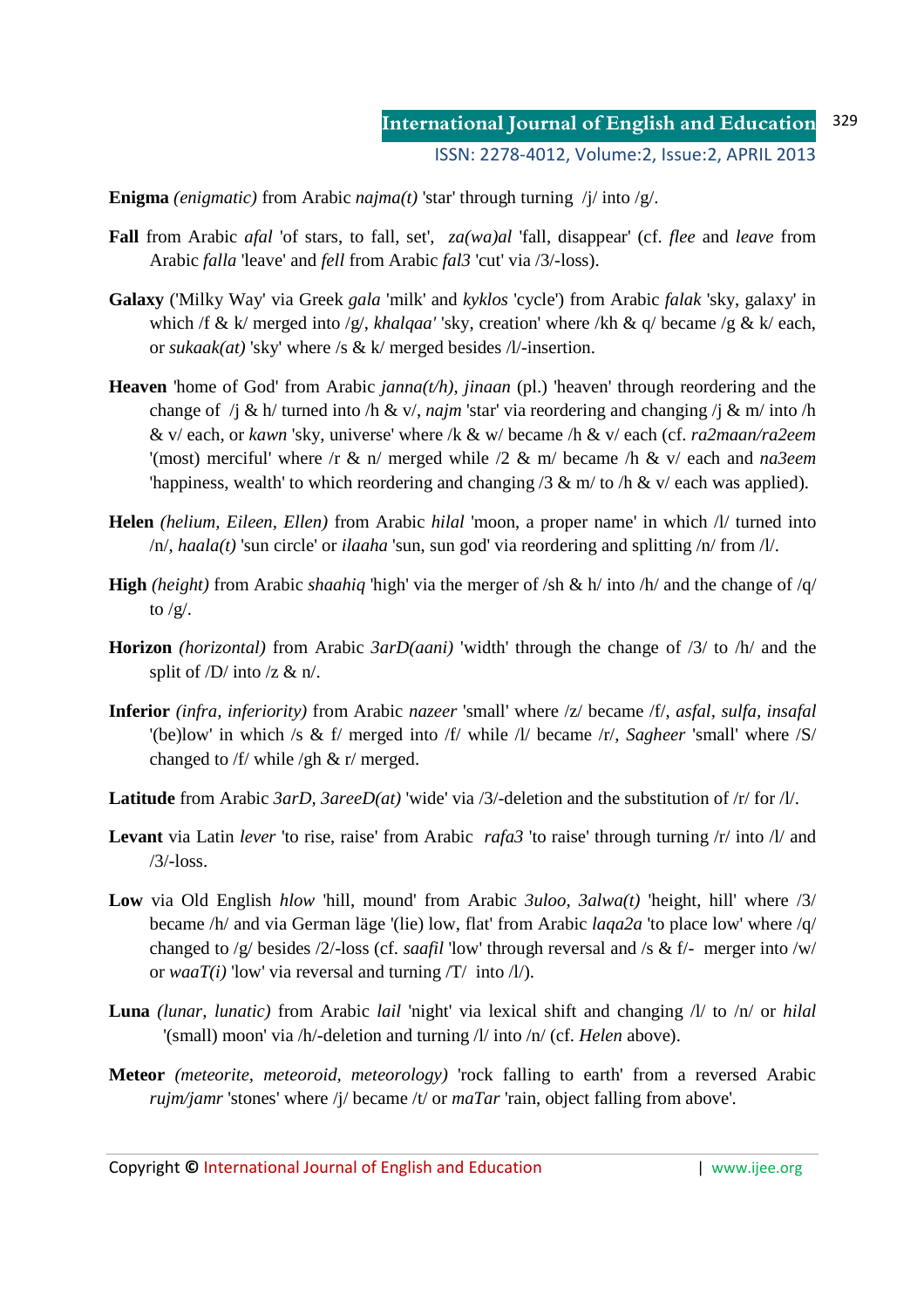- **Moon** from Arabic *noor*, *muneer* 'light, lighting' via /n & r/-merger into /n/, *qamar* (*amar* in Damascus Arabic (Jassem 1993, 1994a-b) 'moon' via /q/-deletion and changing /r/ to /n/, or *najm*, *nujoom* (pl.) 'star' via reversal, /j/-loss, and lexical shift (cf. Kuwaiti Arabic *nayem*).
- **Narrow** 'become smaller, limited, severe' from Arabic *nazeer* 'small, little' where /z & r/ merged or *murr* 'bitter, severe' where /m/ became /n/ (cf. **near** below).
- **Near** *(next, nigh)* comparative of Old English *neah, neh, nigh* 'near' from Arabic *na2wa, naa2iat* 'toward, near' via /2/-deletion, change to /h/, or split into /ks/.
- **Next** superlative of *neah, neh* 'near' above.
- **Nigh** via Old English *neah, neh* 'near' above from Arabic *na2wa* 'toward, near' via turning /2/ into /g/.
- **North** *(northern)* from Arabic *shamaal* 'north' via reordering and the change of /sh, m, & l/ into /th,  $n \& r/$  in that order.
- **Orbit** from Arabic *3arab(at)* 'run, move' through /3/-loss.
- **Occident** *(occidental)* via Latin *occidere* 'fall/go down' from Arabic *suqooT, masqiT* 'fall, set' via reordering and the change of /m & q/ into /n & d/ each.
- **Orient** *(oriental, orientation)* via Latin *oriens* 'sunrise, east' and *oriri* 'to rise' from Arabic *mashriq* 'east' via reordering and the change of /m & q/ into /n & t/, *3ala/3uloo* 'rise' via /3/ loss and turning /l/ into r/, or *noor(at)* 'light' via reordering.
- **Planet** from Arabic *badr, budraan* (pl.) 'star' via reordering, /l/-insertion and the change of /d & r/ to /t & n/ each, *binaa', binayat* 'building, sky' where /l/ split from /n/ **(**cf. **plant, plantation** from Arabic *nabaat* **'**plant, grass' and *binayat* 'building' via reordering and /l/ insertion**.)**
- **Sky** from Arabic *jaw* 'sky' where /j/ split into /s & k/ or *Saq3, aSqaa3* (pl.) 'region' through /3/ deletion and lexical shift.
- **Space** *(spatial)* from Arabic *sabsab* 'land type, space', *sahb, suhoob* (pl.) 'spacious land' via reordering and turning /h/ into /s/, *sabkha(t)* 'land type' where /kh/ changed to /s/, or *baa2a(t)* 'area' via reordering and merging  $/2$  & t/ into  $/s$ .
- **Spot** from Arabic *buq3at* 'area' via reordering, changing /q/ to /s/, and /3/-loss (cf. **spit, spout** (Jassem 2013d).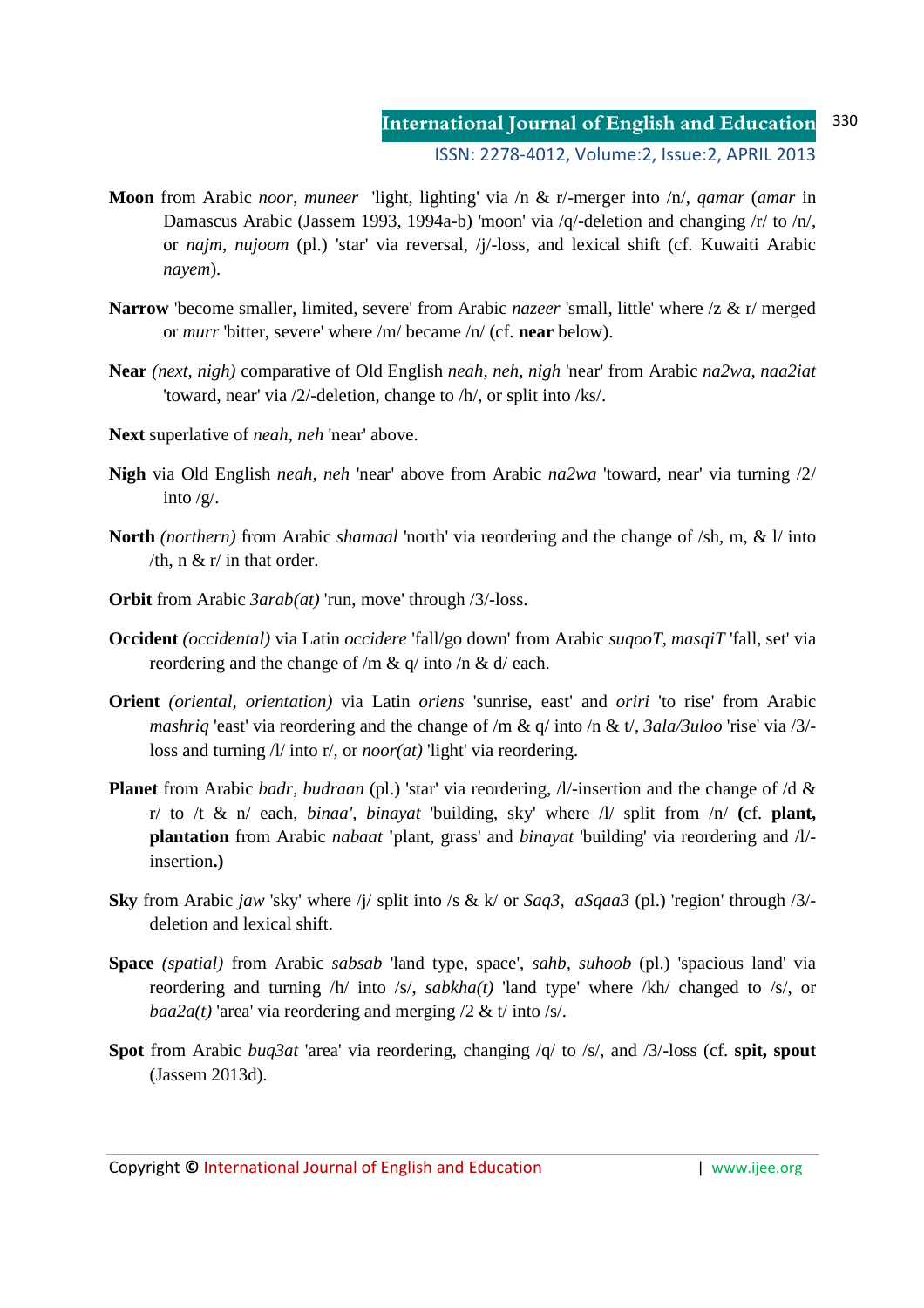- **Star** *(astrology, astronomy, asterisk, Astra)* from Arabic *thuraya* 'star' in which /th/ split into /s & t/ (cf. **stellar** below).
- **Stellar** *(constellation, stella)* from Arabic *thuraya* 'star' in which /th/ split into /s & t/ while /r/ became /l/.
- **South** *(southern)* from Arabic *junoob* 'south' where /j/ became /s/ while /n & b/ merged into /th/ via /f/ perhaps.
- **Summit** from Arabic *qimmat* 'acme' via the passage of /q/ into /s/ or *sama(wat)* 'sky'.
- **Sun** *(solar)* from Arabic *shams* 'sun' through the merger of /sh & s/ into /s/ and the change of /m/ to /n/ or from *sana* 'light' (cf. *son* from Arabic *Dana* 'children' where /D/ became /s/.)
- **Sundial** from Arabic *daa'ir(at), dawwar* 'circle' through changing /r/ to /l/.
- **Sunrise** from Arabic *shurooq* 'rise' through reversal and the merger of /sh & q/ into /s/ or *Dhuhoor* 'rise' via reversal and the merger of /Dh & h/ into /z/.
- **Sunset** from Arabic *suqooT* 'fall' through merger of /q/ into /s/ and turning /s/ into /t/.
- **Super** *(supra, superiority, superb)* from Arabic *Sabr, aSbaar* (pl.) 'highest part; white cloud' where /S/ became /s/ or *kabeer, kubra* 'big' where /k/ changed to /s/ besides lexical shift (Jassem 2012b, 2013c).
- **Tall** from Arabic *Taal, Taweel* 'tall' where /T/ became /t/ (cf. *tail* from Arabic *thail* 'tail' via changing /th/ to /t/, *tell/tale* from Arabic *qaal* 'say' where /q/ became /t/ (Jassem 2013c), *tool* from a reordered *aalat* 'tool', and *tile* from *Teen* 'mud' where /n/ became /l/ (see below)).
- **Top** from Arabic *qubbat* 'top' where /q & t/ merged into /t/ or *tabb(at)* 'top'.
- **Up** *(upper)* from Arabic *3ubaab* 'heights' via /3/-loss.
- **Vast** from Arabic *fasee2a(t), wasee3(at)* 'wide' via /f & w/-merger into /v/ and /2 & 3/-loss or merger into /s/.
- **Vertical** from Arabic *Tool, Taweel* 'length' through reordering, the change of /w & l/ to /v & r/ each, and lexical shift (cf. *tall* above).
- **Void** from Arabic *faDaa'* 'void' in which /f & D/ became /v & d/ each (cf. *wide* below).
- **West** *(western)* from Arabic *wasaT* 'middle' via lexical shift, *masqiT* '(sun) set' via changing /m/ to /w/ and merging /q/ into /s/ (cf. *waist* from Arabic *wasaT* 'middle, waist' and *waste* from Arabic *wasakh* 'dirt' where /kh/ became /t/).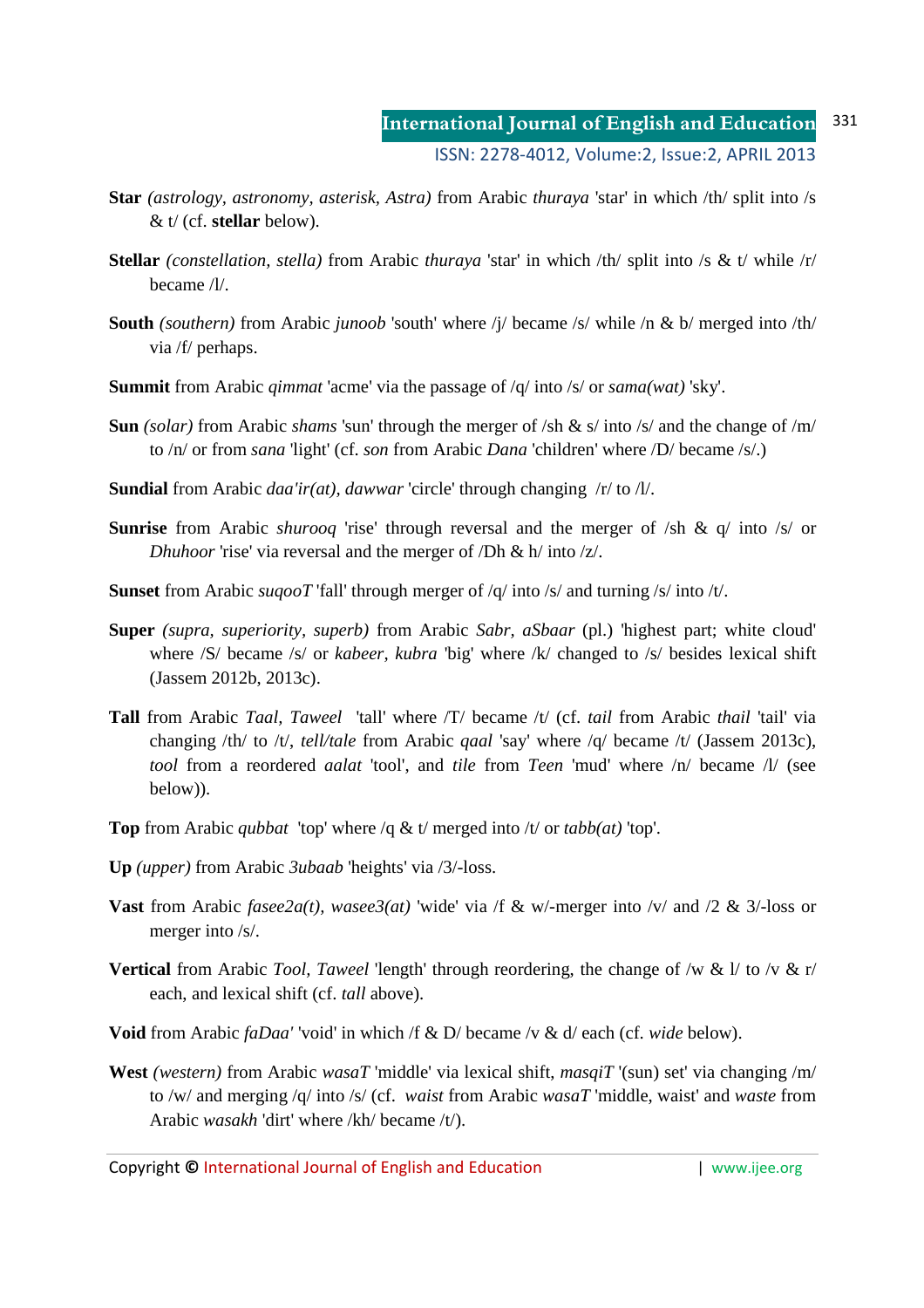- **Wide** *(width)* from Arabic *faDee, faDaawat* (n) 'wide' where /f & D/ turned into /w & d/ each (cf. *void* above).
- **Zodiac** *(zoo, zoology)* via Greek *zodiakos* 'circle of little animals' of *zoion* 'animal' and *–diakos* from Arabic *2aiwan* 'animal' where /2/ became /z/ and *Tauq* 'circle' where /q/ became /k/ or *2aush* 'zoo' where /2 & sh/ turned into /k & s/.

# *3.2 Earth Terms*

- **America** from Arabic *maariqa(t)* 'far (land), Alidreesi's designation thereof' where /q/ became  $/k/$ .
- **Arctic** *'of the north'* from Arabic *sharq* 'east' via reordering, turning /sh & q/ into /k & t/, and lexical shift (cf. **Pole** below**)**.

**Area** from Arabic *3araa'* 'open land' through /3/-loss.

**Arena** from Arabic *3areen* 'protected area' via /3/-loss.

**At** from Arabic *2atta* 'to, until' via /2/-loss (cf. **to** below).

**Berg** from Arabic *jabal* 'mountain' via reordering and turning /j & l/ into /g & r/ respectively.

**Borough** *(burgh, Canterbury)* from Arabic *burj, burooj* 'tower' where /j/ became /g (y)/.

**Block** *(blockade)* from Arabic *Salhab* 'strong stone' via reversal and merging /s & h/ into /k/, *jabal, jabla(t)* 'mountain, block' via reordering and turning /j/ into /k/, *kabbal* 'block, fetter' or *kabtool* 'small rounded heap' via reordering and merging /t/ into /k/.

**Boulder** from Arabic *barTeel* 'stone' via reordering and turning /T/ into /d/.

**Brick** *(break)* from a reordered Arabic *biSr, baSra(t)* 'soft rock' where /S/ became /k/.

**Cave** *(cavity)* from Arabic *kahf* 'cave' via /h & f/-merger into /v/.

- **Cement** 'cut down, slay' from a reordered Arabic *qaTam* 'cut' in which /q/ became /s/ while /m/ split into /m & n/, *jamad(aanat)* 'frozen, solidified' where /j & d/ turned into /s & t/, or a reordered *maaken(at)* 'of stones, strong and fixed' where /k/ became /s/.
- **City** *(citizen, civil, civilization)* 'river bank' from Arabic *jidda(t/h)* 'river bank, a KSA city' where /j & d/ turned into /s & t/ or *shaT, shuT'aan* (pl.) 'coast' where /sh/ became /s/.

**Calcium** *(calcification)* from Arabic *kils* 'calcium'.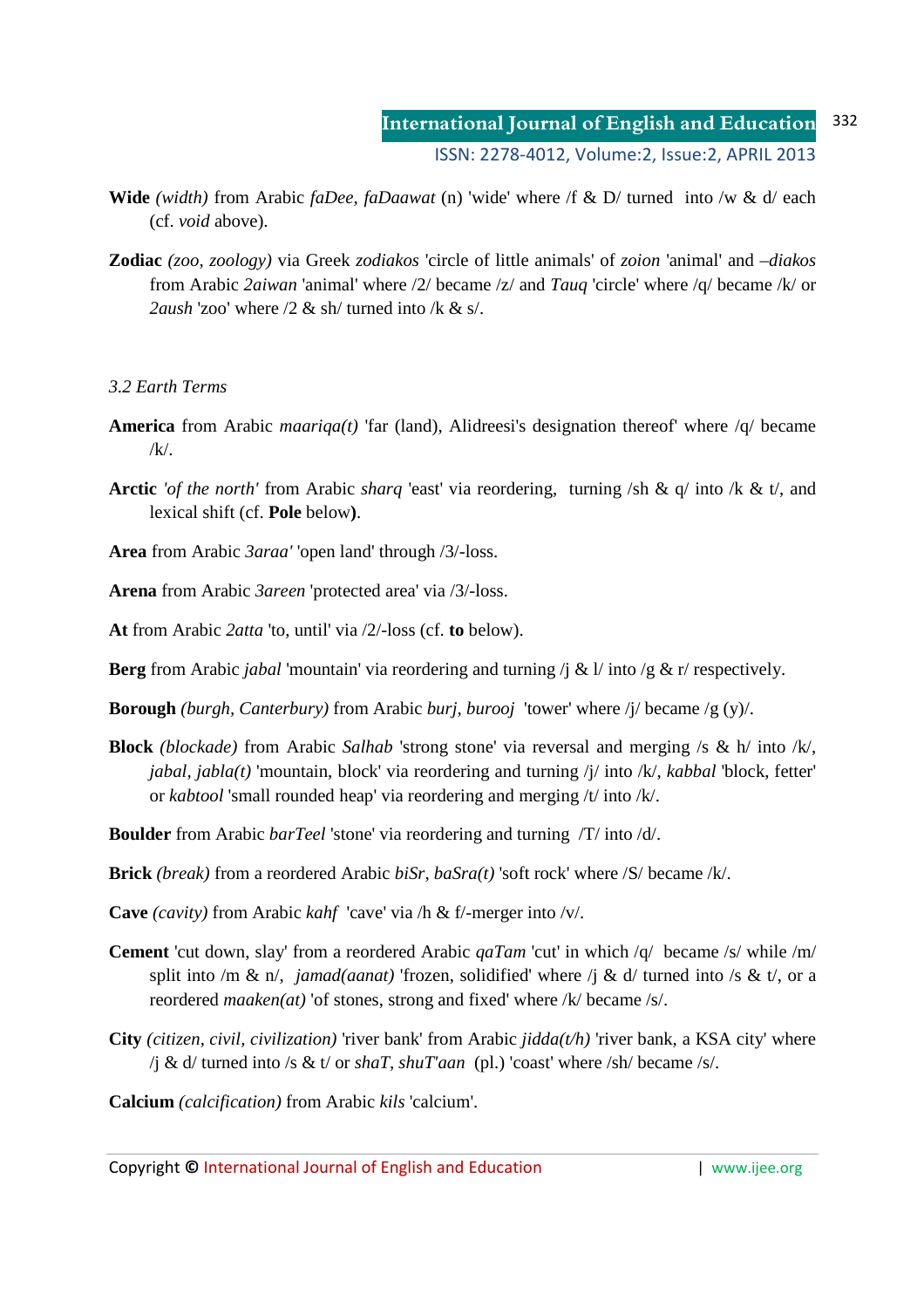**Clay** from Arabic *Sall, SalSaal* 'clay' in which /S/ changed to /k/.

- **Cliff** from a reordered Arabic *likhaaf* 'thin rock' where /kh/ became /k/ or *quff* 'big stone' via /l/ insertion.
- **Concrete** 'thick, stiff' from Arabic *ghaleeDh* 'thick' where /gh, l, & Dh/ became /k, r, & t/ or *qarT(at), qiraaTa(t)* 'cut, small things' in which  $/q$  changed to /k/.
- **Dune** from Arabic *dahnaa'* 'dunes' via /h/-loss or *nafoodh* 'desert' in reverse where /f & dh/ merged into /d/.
- **Continent** via Latin *continere* 'hold together' from Arabic *manTiqa(t)* 'area' via reordering and turning /m & q/ into /n & t/ each, *qaTana* 'place (name), residence, area' where /q/ changed to /k/ while /T & n/ split into two each, or *qiT3at, qiT3aan* 'piece(s)' in which /q/ passed into /k/.
- **Corner** from Arabic *qurna(t)* 'corner' where /q & t/ became /k & r/ each.
- **Country** from Arabic *quTr* 'country' via changing /q/ to /k/ and /n/-insertion.
- **County** from Arabic *qaDaa'* 'county, district' where /q & D/ passed into /k/ and /t/ each along with /n/-insertion.
- **Crag** from Arabic *2ajar* 'stone' via reordering and changing /2 & j/ into /k & g/ each or *Sakhr* 'rock' where /S & kh/ became /k &  $g$ / each coupled with reordering.
- **Degree** from Arabic *qadr* 'amount' via reordering and turning /q/ into /g/ (cf. *grade* below).
- **Desert** from Arabic *daashirat* 'unused land' in which /sh/ became /s/ or *jurd* 'plantless land' via splitting /j/ into /d & s/ and changing /d/ to /t/.
- **Destination** *(destine, destiny)* via Latin *destination* 'purpose, design' from Arabic *qaSd(aan), maqSad* 'aim, direction' where /q & S/ merged into /s/ while /d/ split into /d & t/, *waTan, tawTeen* 'home' where /T/ split into /s, t, & d/, or *taSnee3* 'designing, making' in which /t, S  $\&$  3/ turned into /d, s,  $\&$  Ø/.
- **Direction** from Arabic *Tareeq(at)* 'way, direction' in which  $\pi \& q$  became  $\alpha \& k$  each.
- **District** 'hinder, detain' from Arabic *qaSar, qaSrat* 'to shorten, restrain' where /q/ split into /s & k/ or *2aSeer(at)* 'restriction' in which /2 & S/ changed to /s & k/ besides reordering.
- **Domain** *(dominion)* from Arabic *dunia* 'world, domain' where /n/ split into /m & n/ (cf. **domination** (Jassem 2012b)) or a reordered *maidaan* 'field'.

**Dust** from Arabic Tais 'dust' where /T/ split into /s & t/.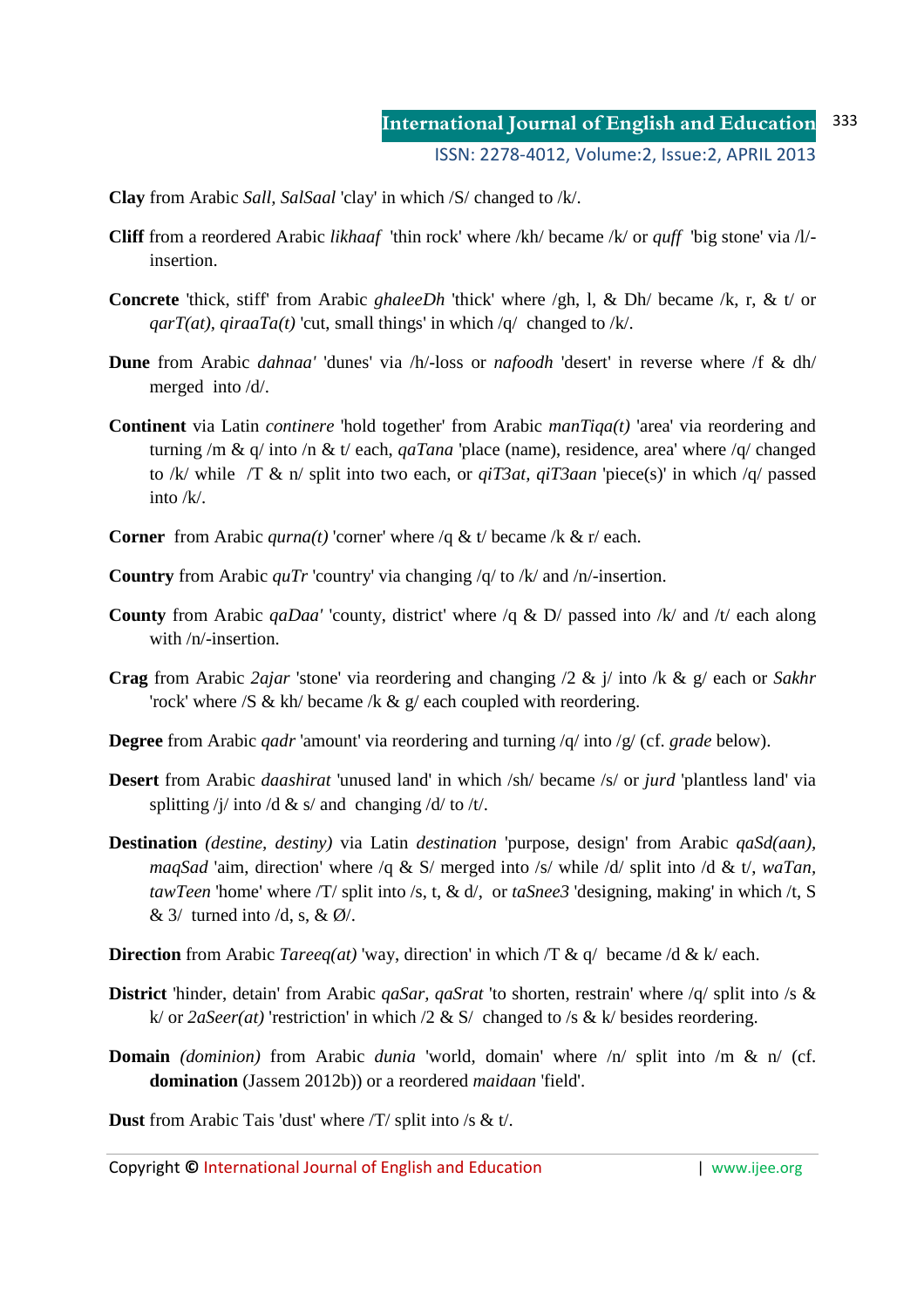**Earth** from Arabic *arD* 'earth' through turning /D/ into /th/ (cf. *terra* below).

- **Environ** *(environment)* 'around in French' from Arabic *2awla* 'around' where /2/ became /v/ while /l/ split into /r & n/ (cf. *involve, revolve, evolve* (Jassem 2012b)).
- **Europe** from Arabic *gharb* 'west' where /gh & r/ merged.
- **Fault** *(seismic fault)* from Arabic *falq* 'division' where /q/ became /t/ and *zilzaal* 'quake' where /z &  $1/$  changed to /s & m/ each (see below).
- **Fief** *(fiefdom)* from Arabic *feef*, *fayafi* (pl.) 'land, area'
- **Field** from Arabic *falaat* '(grazing) land' where /t/ became /d/.
- **Firmament** *(firm)* from Arabic *Saarim* 'firm, strict' where /S/ changed to /f/ or *sama, samawaat* (pl) 'sky' via /r/-insertion and changing /s/ to /f/.
- **Flat** from Arabic *balaaT* 'rock, tile, flat land' in which /b & T/ became /f & t/ each (cf. **plateau** below) or *falTa2* 'uneven' via reordering, /2/-loss, and lexical shift.
- **Fro** *(to* and *fro)* from Arabic *wara* 'back' where /w/ became /f/.
- **From** from Arabic *min* 'from' via changing /m/ to /f/ and splitting /n/ into /f & r/.

**Gap** from Arabic *jaib* 'gap' or *shi3b* 'gap' in which /sh & 3/ merged into /g/.

- **Geology** from Arabic *2aSa, 2aSoo* 'pebbles, stones' via /2 & S/-merger into /j/.
- **Globe** from Arabic *qilaab* 'land' in which /q/ turned into /g/.
- **Grad** 'village' from Arabic *qaryat* 'village' where /q & t/ turned into /g & d/ respectively.
- **Grade** *(gradual, graduation)* from Arabic *daraja(t)* 'grade, step' via reversal and turning /j/ into /g/ (cf. *degree* above).
- **Grits** from Arabic *qiraaTa(t)* 'cut, small things' in which /q/ changed to /g/.
- **Ground** from Arabic *jurd* 'bare land' in which /j/ turned into /g/ while /n/ split from /r/ or *qardad* 'high land' where /q & d/ became /g & n/ each (cf. *qaraT, inqaraT* 'grind' via changing /q & T/ to /g & d/ each besides /n/-insertion).
- **Hard** from a reordered Arabic *3atr* 'hard' where /3 & t/ became /h & d/ each.
- **Hill** from Arabic *3aal, 3ula* (pl.) 'high, heights' in which /3/ passed into /h/ or *tall* 'hill' via changing /t/ to /h/ (cf. *atlas* above).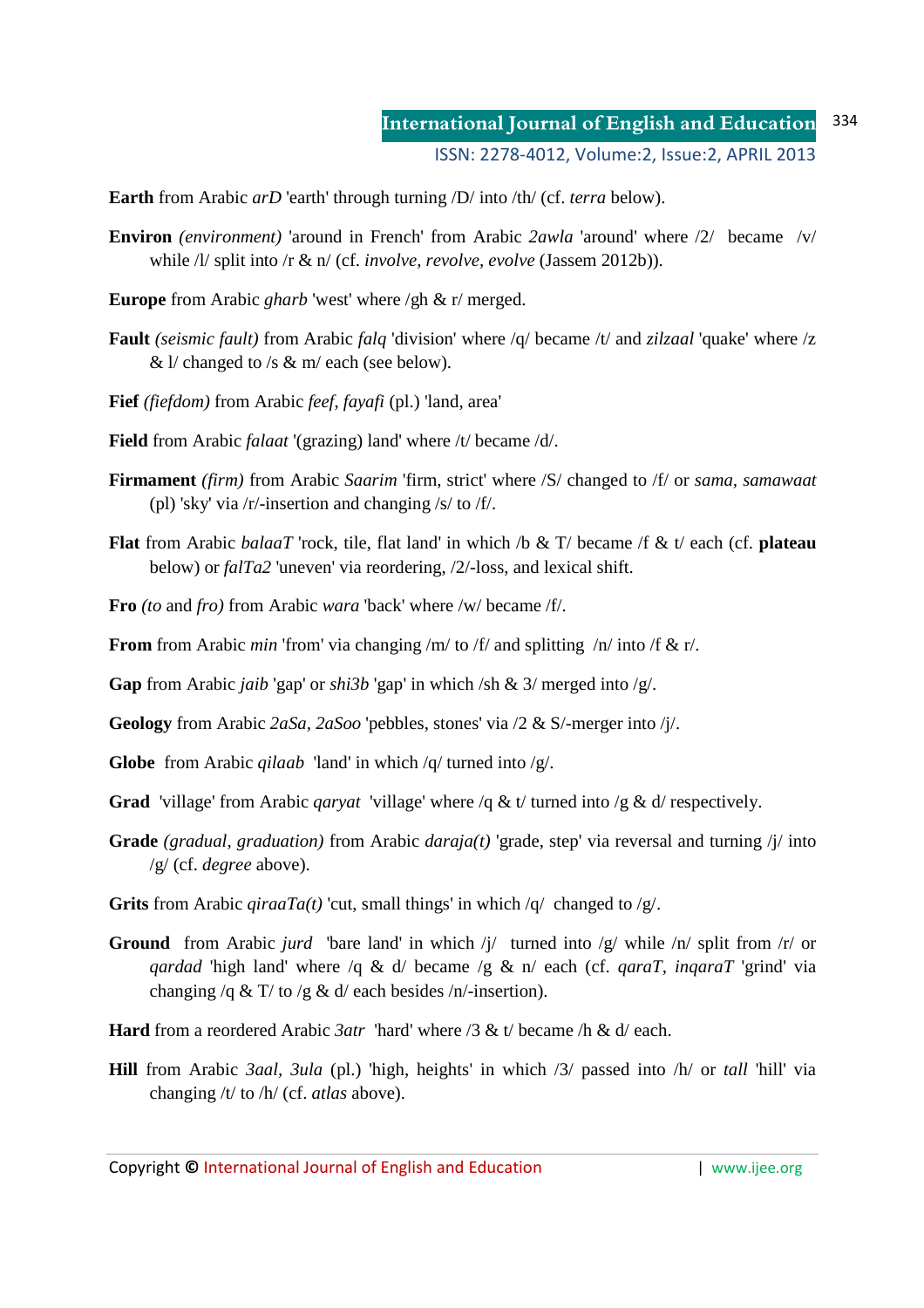- **Island, Isle** from Arabic *jazeera(t)*, *juzur* (pl.) 'island' where  $\ell_1 \& z$  merged into  $\ell s$  while  $\ell r$ turned into /l/.
- **Land** from a reordered Arabic *laTa(at)* 'land, earth, stick (lie low) to earth' where  $\overline{\Lambda}$  & t/ became /n & d/, *jalad* 'flat hard land' via reordering, merging /j/ into /d/ and /n/-split from /l/, *nad2* 'vast land' via /2/-loss and /l/-split from /n/, *najd/najwa(t)* 'high land' via /j & d/ merger and /l/-split from /n/, *miTlaa'* 'flat, soft land' or *milaaT* 'type of mud' via reordering and turning /m & T/ into /n & d/, a reordered *muTilla(t)* 'mount, hill' where /m/ passed into /n/, a reordered *balad*, *buldaan* (pl.) 'region, country, village' in which /b/ passed into /n/, or a reversed *dunya* 'world' where /n/ split into /l & n/.)
- **Limestone** from Arabic *raml* 'sand' via reordering and /r & l/-merger or *mil2* 'salt' via /2/-loss; (for **stone**, see below).
- **Locus** *(location, local)* from Arabic *makaan(at)* 'place' where /m & n/ merged into /l/, or *2aal, 2ill* 'situation, place' via reversal and turning /2/ into /k/.
- **Meadow** from Arabic *mada* 'space, extent', *madd* 'extension', *maidaan* 'field' via /m & n/-merger, or *maTkh* 'farming field' in which /T & kh/ passed into /d & w/ respectively.
- **Milieu** from Arabic *3aalam* 'world' via /3/-loss and reversal or *ma2la(t)* 'land' via /2/-loss.
- **Moor** from Arabic *boor* 'uncultivated land' where /b/ became /m/, *ameeri* 'government-owned (land)', *mar3a* 'grazing land' through /3/-deletion (cf. Jassem 2013d).
- **Mound** *(mount, mountain, surmount)* from a reordered Arabic *matn*, *mutoon* (pl.) 'hill, high land' or *maTia(t)* 'mount, animal' where /n/ split from /m/ (cf. *mount a horse* from Arabic *maTa, imtaTa, maTiya(t)* 'ride, animal to ride' and *faras* 'horse' where /f/ became /h/).
- **Mud** from Arabic *Tami* 'river mud' or *Teen* 'mud' via reversal and the change of  $\pi \& n$  to  $\frac{\partial}{\partial x}$ m/ each.
- **Mundane** via French *monde* from Arabic *mudun, madani* (adj.) 'cities, urban' via reordering or *dunia* 'world' through reordering and /m/-split from /n/.
- **Pasture** *(pastoral)* via Latin *pastus, pastura* 'grass, grazing' from Arabic *baSSa(t)* 'grass-covered area' where /S/ turned into /s/ or *bisaaT* 'flat (land), rug' via /T/-split into /t & r/.
- **Path** from Arabic *sabeel* 'path' or *saab* 'go, pass' via reversal, /l/-loss, and turning /s/ into /th/ or *baT2a* 'flat land' via /2/-loss and changing /T/ to /th/.
- **Pebble** from Arabic *labab* 'sand type' via reversal or *nabala(t), nibaal* (pl.) 'small pebble' through /n/-merger into /b/.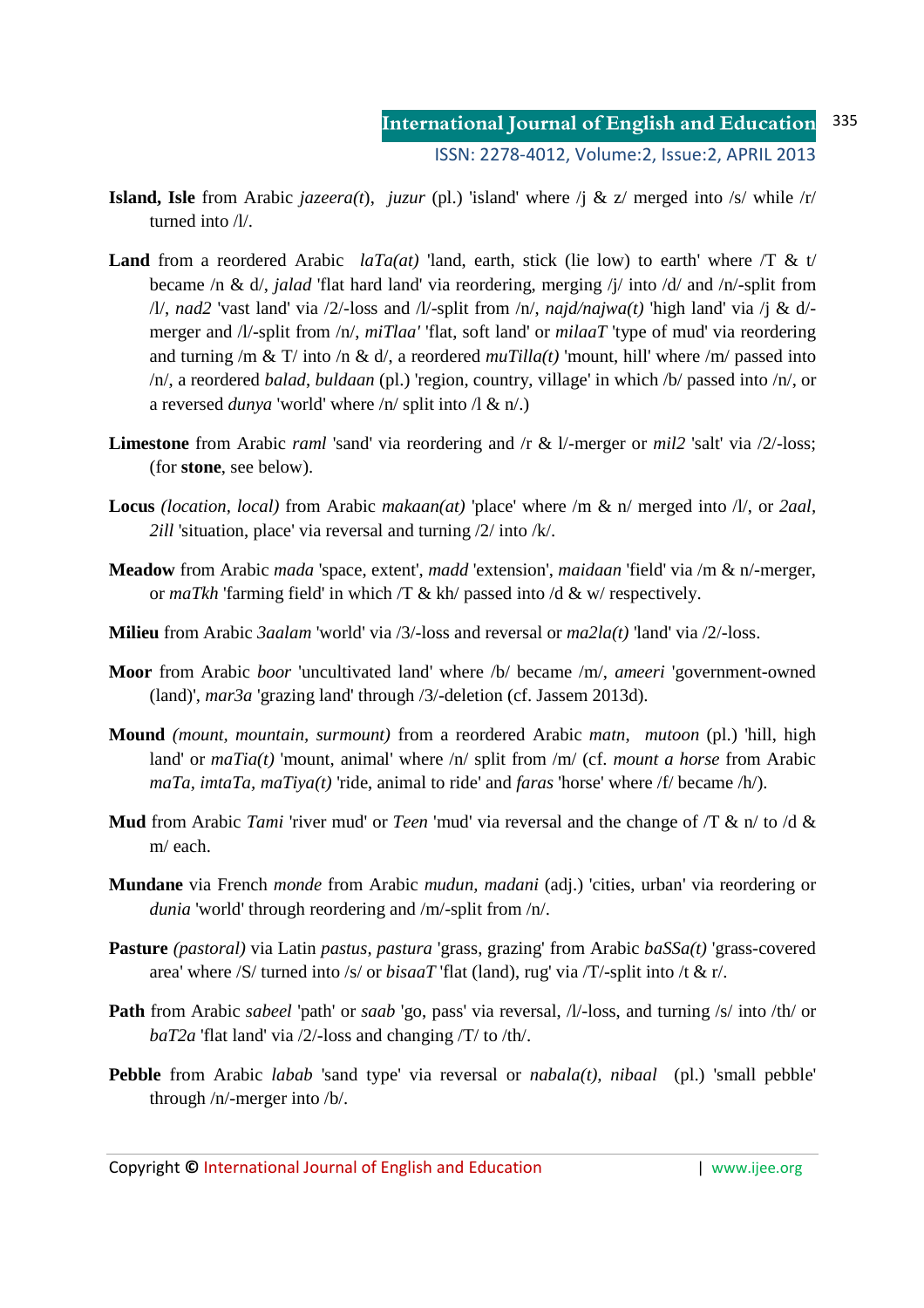**Perth** from Arabic *barth* 'soft land, earth'.

- **Petrol** *(Peter, Petra, oil)* 'rock oil' from a reordered Arabic *balTa, balaaT* (pl.) 'flat stone' where /l/ changed to /r/, *barTeel* 'long rock' where /l/ merged into /r/, *Dhirb* 'firm stone' where /Dh/ became /t/, or a reversed and lexically shifted *turaab* 'dust'; for **oil**, see Jassem 2013d).
- **Place** *(emplace, replace)* via Latin/Greek *platea* 'courtyard, broad way, open space' from Arabic *balaaT* 'stones' where /T/ became /s/ (cf. **Polis** below).
- **Plateau** from Arabic *balaaT(a)* 'rock, tile, flat land' in which  $\pi$ / became /t/.
- **Plains** from Arabic *lubn/labin* 'mud, earth' via reordering and sense shift (cf. *plain, explain, complain* from Arabic *bayen* 'clear' via /l/-insertion and *plane* from *nibal* 'arrows' via reordering sense shift).
- **Pole** *(polar)* from Arabic *laabba(t)* 'end, side' via reversal.
- **Polis** *(metropolis, cosmopolitan, Tripoli, police, politics, polity, place)* from Arabic *balad(at)*  'village, town' where /d/ turned into /s/.
- **Pottery** *(potter, pot)* from Arabic *turaab* 'earth' via reordering.
- **Prairie** from Arabic *barr, barriyat* 'the wild, prairie'.
- **Quarter(s)** from Arabic *qariat* 'village' via /r/-insertion or *2aara(t)* 'area' where /2/ became /k/ (cf. Jassem 2012a).
- **Quarry** from Arabic *qal3, maqla3* 'stone extraction' where /l & 3/ merged into /r/.
- **Realm** from Arabic *3aalam* 'world' in which /3/ passed into /r/ (cf. *milieu* above).
- **Region** from Arabic *arjaa'* 'regions' in which /n/ split from /r/.
- **River** (see Jassem 2013c)
- **Road** from Arabic *najd* 'way' via turning /n/ into /r/ and merging /j/ into /d/ or *Tareeq* 'road' in reverse where /r & q/ merged and /T/ became /d/.
- **Rock** from Arabic *raqq* 'flat stone' where /q/ became /k/ (cf. *rajj, razz* 'rock, shake' where /j (z)/ became /k/), *Sakhr* 'rock' via reversal and merging /S & kh/ into /k/, or *2ajar* 'stone' via reversal, /2/-loss and turning /j/ into /k/ (cf. *sclerosis* below.)

**Rome** from Arabic *irma, aaraam* (pl.) 'marker stones'.

**Room** from Arabic *maraa2* 'animals' resting place' via reversal and /2/-loss.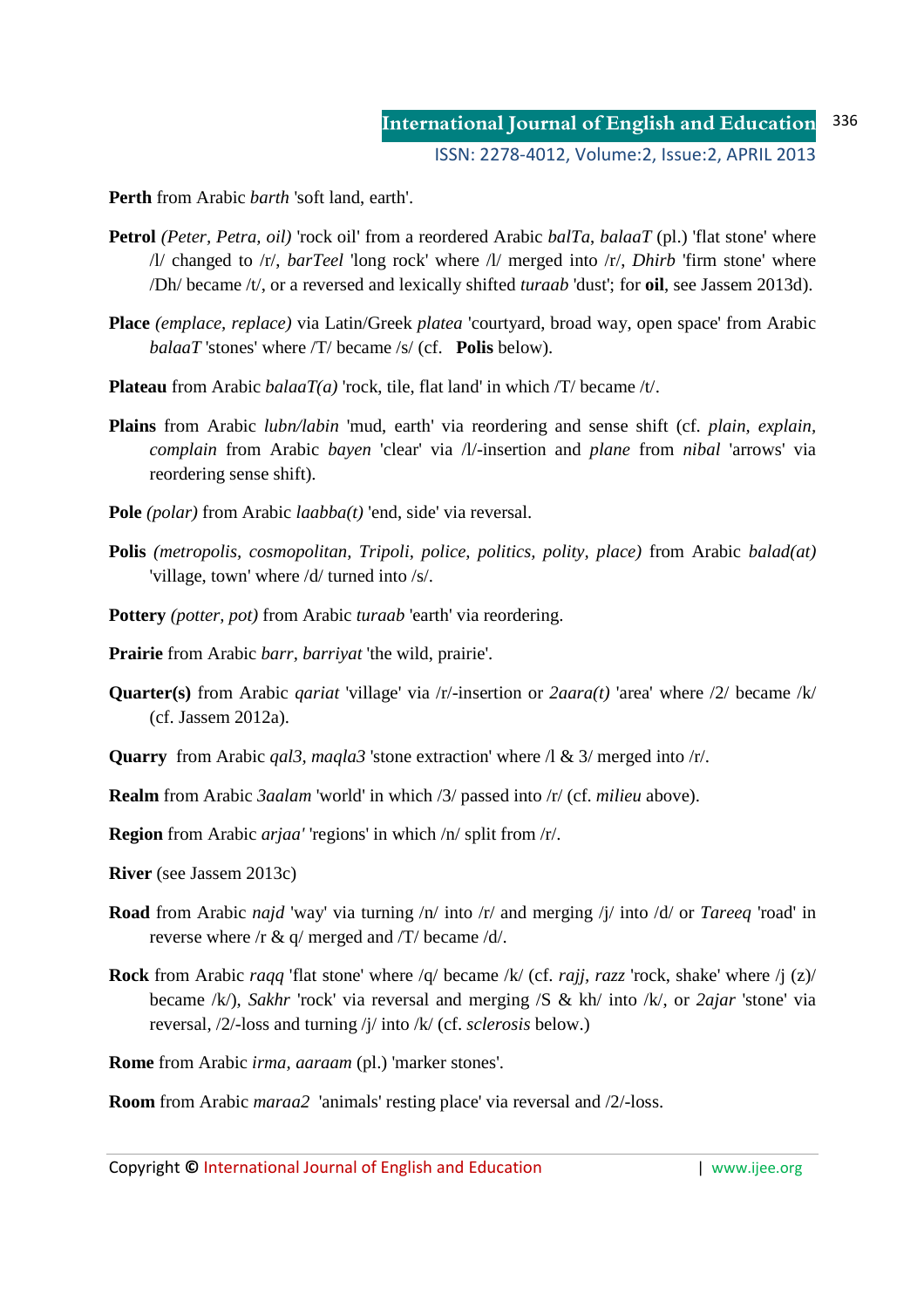**Rural** *(rear)* from Arabic *raa3ee, ra3awi* 'shepherd, rural, grazing' in which /3/ turned into /r/.

- **Rustic** from Arabic *ra3ia(t), ru3aat* 'grazing, shepherds' where /3/ became /s/ or *reef* 'area close to water, rural' where  $/f$  split into /s & t/.
- **Salt** *(salary)* from Arabic *ajr, ujrat* 'salary' via changing /r/ to /l/ and lexical shift (cf. *sale, sell* from Arabic *shara* 'sell, buy' where /sh & r/ became /s & l/ each.).
- **Sand** from Arabic *zalaT* 'stone' in which /z, l & T/ turned into /s, n & d/ in that order or *Sa3eed* 'sand' via turning /3/ into /n/.
- **Sclerosis** from Arabic *Sakhr* 'rock' where /kh/ passed into /k/ and /l/ split from /r/ (cf. *rock* above).
- **Secular** via Latin *saeculum* 'age, generation' from Arabic *jeel* 'generation, age' where /j/ split into /s & k/ or *khalq* **'**creation' via reordering and changing /kh & q/ to /s & k/ each**.**
- **Seismic** *(seismograph)* from Arabic *zilzaal* 'quake' where /z & l/ became /s & m/ each (see *fault* above).
- **Shire** *(Oxfordshire)* from Arabic *jeera(t), deera(t)* 'neighbourhood, area' via changing /j & d/ to /sh/, *2aara(t)* where /2/ changed to /sh/, or *Seera(t)* 'walled-in structure' where /S/ became  $/sh/$ .
- **Site** *(situation, station)* from Arabic *saT2* 'site, surface' through /2/-deletion or merger into /s/ or *2aTTa(t), ma2aTTa(t)* 'place, station' where /2/ became /s/.
- **Slab** from Arabic *Solb* 'sharpening stone' or *Salhab* 'strong stone' via /h/-loss.
- **Slope** from Arabic *jabal* 'mountain' via lexical shift, reordering and changing /j/ to /s/ or *sal2oob* 'slope' via /2/-loss (cf. *slip* from Arabic *sal2ab* 'to move low and stealthily').
- **Soil** from Arabic *sahl(at), suhool* (pl.) 'earth, plain' via merging /h/ into /s/ or *wa2l* 'mud' via reordering and turning /2/ into /s/.
- **Solid** *(rock)* from Arabic *Sald* 'hard' where /S/ became /s/.
- **Square** from Arabic *2aSeer* 'enclosed area' via reordering and the change of /2 & S/ to /s & k/ each, *2aara(t)* 'area' where /2/ split into /s & k/, or *jadhr* '(mathematical) root' where /j & dh/ became /k & s/ each**.**
- **Stairs** from a reordered Arabic *Dhahar(at)* 'back, rise, ascend' where /Dh & h/ turned into /s & t/, *daraj* 'stairs' via reversal and turning /d & j/ into /t & s/ (cf. *degree* above), or *jidaar* 'wall' via lexical shift.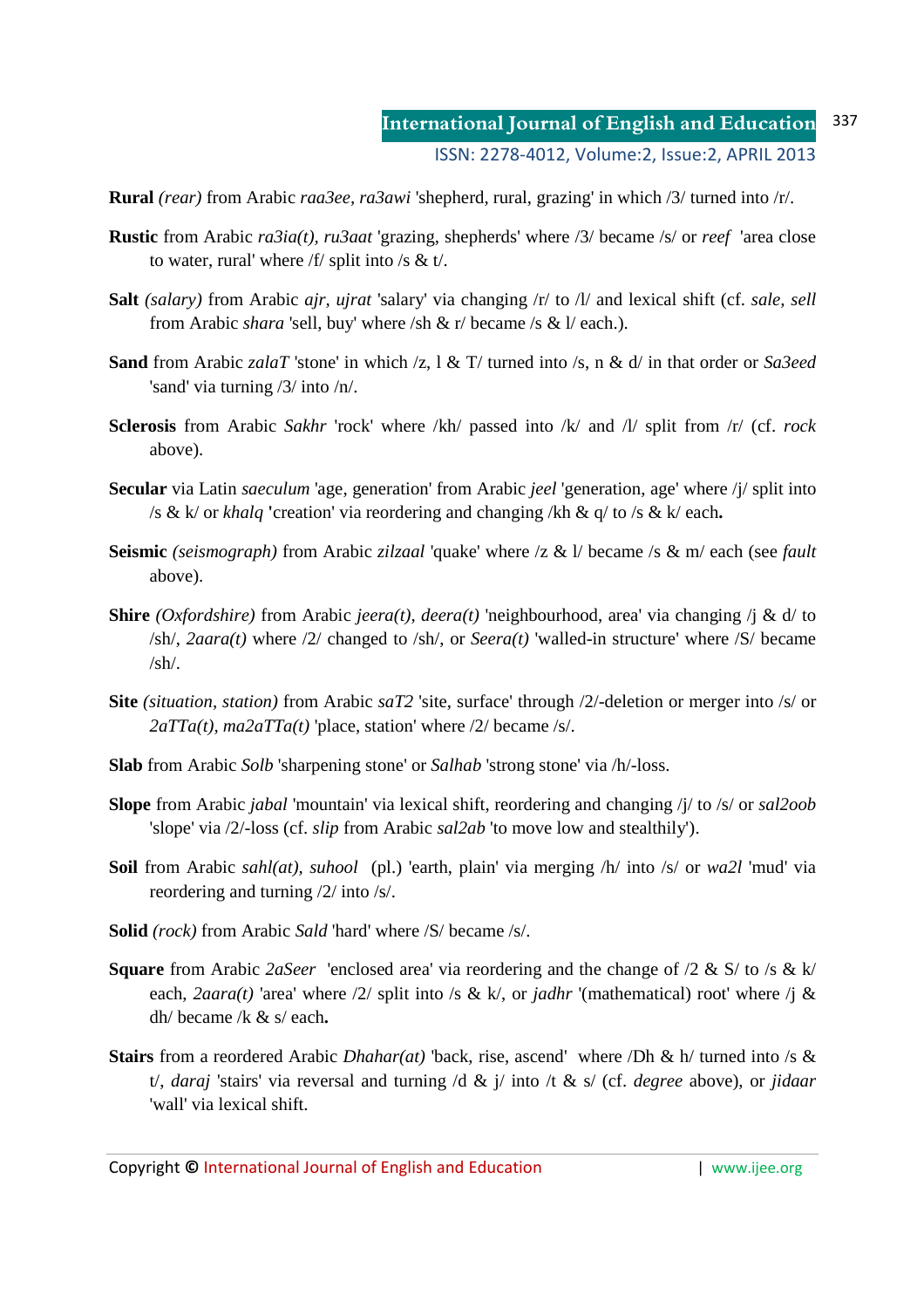**Step** from Arabic *3ataba(t)* 'step' where /3/ became /s/.

- **Steppe** from a reduced and reordered Arabic *sabsab(at)* 'stony land', *2aSbaa'* 'stony earth' where /2 & S/ became /s & t/ each, a reversed *ba2S(at), ba2SaaS* 'pebbles' in which /S/ became /s/, or a reordered *Sabbat* 'hard earth, cement'.
- **Stone** from Arabic *Safwaan* 'stone' where /S & f/ became /s & t/ each, *Suwaan(at)* 'stone type' via /S/-split into /s & t/, or *kittaan* 'soft sand stone' where /k/ became /s/.
- **Street** from Arabic *Tareeq* 'road' via splitting /T/ into /s & t/ and turning /q/ into /t/ (cf. *road*  above) or *Siraat* 'street, path' in which /t/ is an insertion.
- **Talus** via French *talu* 'slope' from Arabic *Tuloo3* 'uphill', turning /3/ into /s/ or /Ø/.
- **Terra (***terrain, terrestrial, territory, subterranean, Mediterranean)* from Arabic *thara* 'earth, dust' via changing /th/ to /t/ or *arD, arDeen* (pl.) in reverse where /D/ became /t/ (cf. *earth* above).
- **Tile** *(Tyler)* via Latin *tegere* 'roof, cover' from a reversed Arabic *ghaTTa* 'cover' where /gh & T/ became /g & t/ each, *Teen, Taiyaan* 'mud, mud builder' via changing /n/ to /l/, or *aajurr*  'brick, tile' where /j & r/ became /t & l/ each.
- **Threshold** from Arabic *darajat* 'grade, step' via turning /d, j, & t/ into /th, sh, & d/ besides /l/ insertion (cf. *degree* above).
- **To** from Arabic *2atta* 'to, until' via /2/-loss or *kai* 'to, in order to' where /k/ became /t/ (cf. **at** above)**.**
- **Town** from Arabic *madeenat, mudun* (pl.) 'town' via reversal, turning /d/ into /t/ and merging /m & n/ into /n/, *Teen, aTyaan* (pl.) '(mud-built) village', or a reordered *waTan* 'home, country'.
- **Track** *(trek, truck)* from Arabic *Tareeq* 'road' via turning /q/ into /k/ (cf. **street** above).
- **Universe** *(university, universal)* from Arabic *miSr*, *amSaar* (pl.) 'country' through splitting /m/ into /n & v/ (cf. *reverse, diverse, inverse, converse* (Jassem 2013c).
- **Urban** *(urbanity, urbanize, conurbation)* from Arabic *bunyaan, abniat* 'buildings, built area' through /r/-insertion or split from /n/ (cf. **rural, rustic** above).
- **Way** *(-ways, -wise)* from Arabic *wijha(t), wajh* 'direction, way, face' via merging /j & h/ into /y/ (cf. Kuwait Arabic *waih*).
- **Wild** *(wilderness)* from Arabic *falaat* 'the wild' in which /f & t/ passed into /w & d/ each or *baidaa', bawaadi* (pl.) 'the wild' via /l/-insertion and turning /b/ into /w/.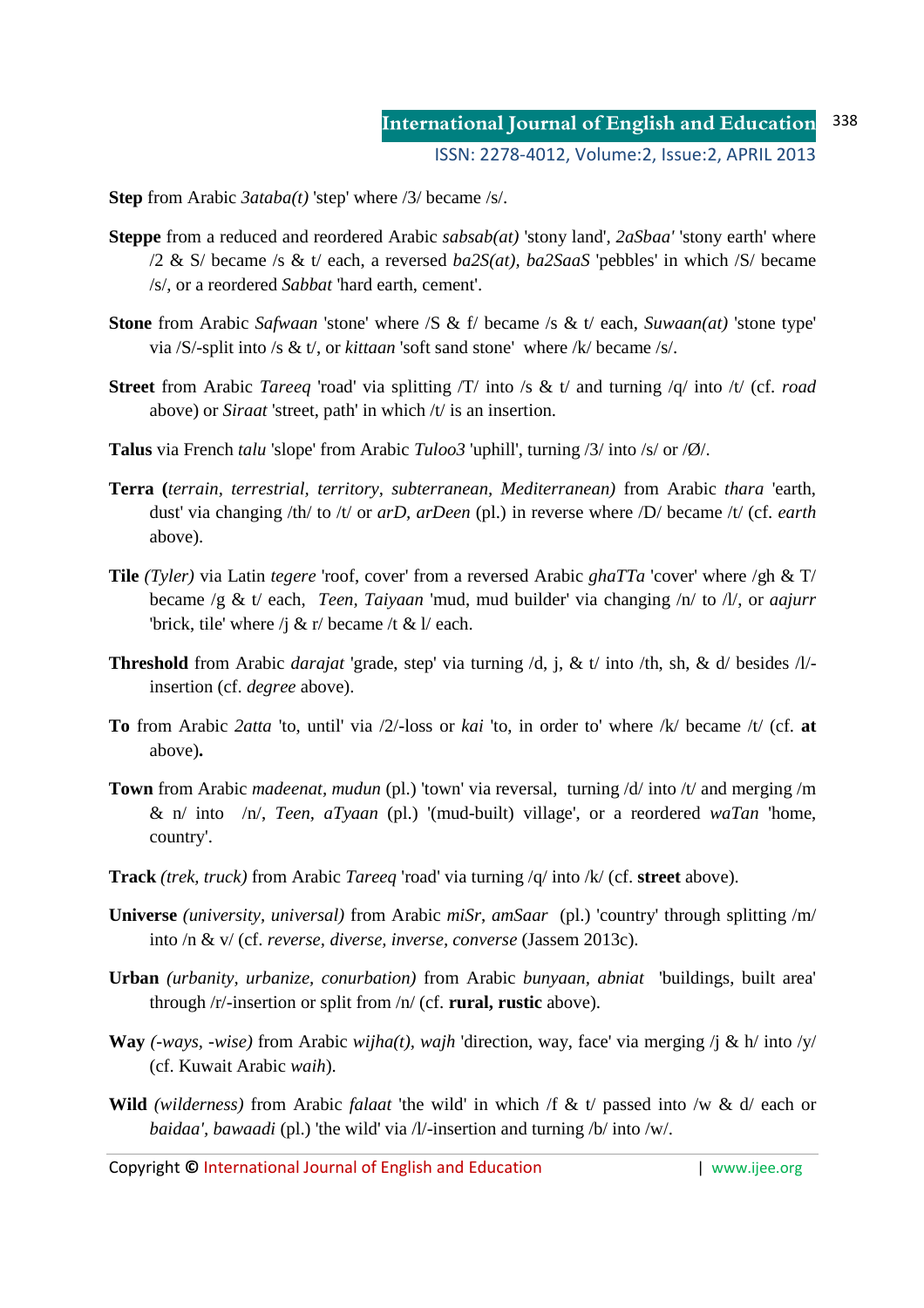- **World** (German *Welt*) from Arabic *waTan* 'region, homeland' via reordering, turning /T/ into /d/ and /n/-split into /r & l/, *diyaar/door, daar* 'homes, world' through reversal and /l/-split from /r/, or *bilaad, buldaan* 'lands, countries' via changing /b/ to /w/ along with /r/ insertion.
- **Vacuum** *(vacate)* from Arabic *faj, fijaaj* (pl.) 'vast, open land, section' in which /j/ became /k/, *fasee2* and *wasee3* 'wide, spacious' where /s & 2 (3)/ merged into /k/, or *faraagh* 'vacuum, emptiness' via /r & gh/-merger into /k/.
- **Valley** (see Jassem 2013d)
- **Village** from Arabic *balad* 'village' where /b & d/ turned into /v & j/ each (cf. *ville* below).
- **Ville** *(village)* from Arabic *2ill(at), ma2al* 'place to live in' through changing /2/ to /v/ (cf. *village*  above).
- **Zone** from Arabic *kawn* 'world' where /k/ turned into /z/ or *makaan* 'place' where /m & n/ merged and /k/ changed to /z/.

To sum up, the total number of *sky* (60) and *earth* (120) words amounted to 180 or so, all of which have direct Arabic cognates. In other words, the percentage of cognates is 100%.

### **4. Discussion**

The discussion handles the relationship of the present study to the previous ones and the relevance of the lexical root theory to the data at hand. As to the former, the results show that *celestial* and *terrestrial* terms in Arabic and English are true cognates, whose differences are due to natural and plausible causes of linguistic (phonetic, morphological and semantic) change. Thus, the results agree with Jassem's (2012a) investigation of numeral words, common religious terms (Jassem 2012b)**,** pronouns (Jassem 2012c), determiners (Jassem 2012d), verb *to be* forms (Jassem 2012e), inflectional 'gender and plurality' markers (2012f), derivational morphemes (2013a), negative particles (2013b), back consonants (2013c), *water* and *sea* words (2013d), and *air* and *fire* terms (Jassem 2012e) in English, German, French, Latin, Greek, and Arabic which were found to be not only genetically related but also rather dialects of the same language. The percentage of shared vocabulary or forms between Arabic and English, for instance, was 100% in all studies. According to Cowley's (1997: 172-173) classification, this ratio means that they belong to the same language (i.e., dialects).

In light of such results, the lexical root theory has been found adequate for the present analysis of as it was for all the previous ones. Therefore, the main principle which states that Arabic, English, and so on are not only genetically related but also are dialects of the same language is verifiably sound and empirically true. Tracing back all English *sky* and *earth* words to true Arabic cognates proves that clearly.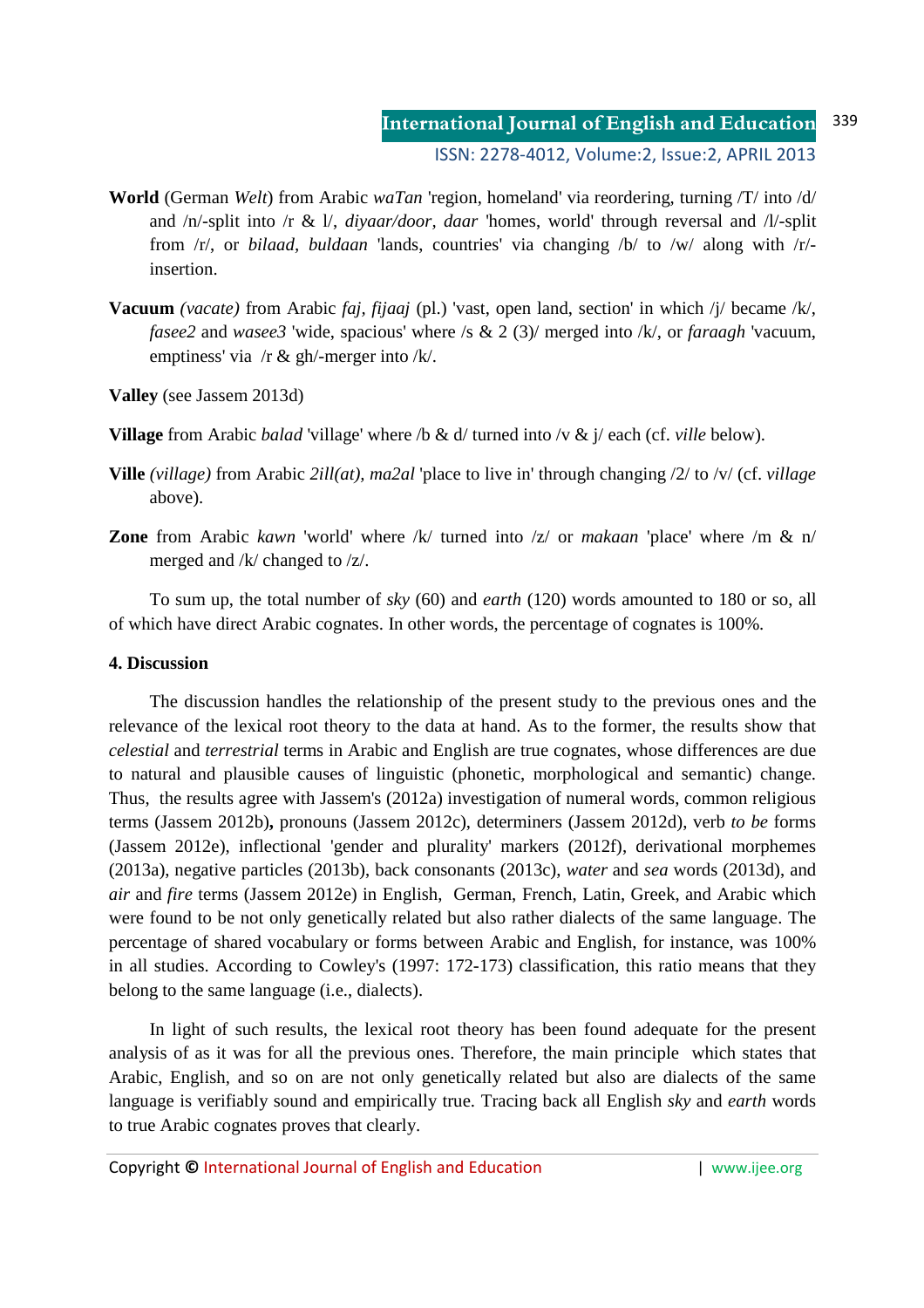The applied procedures of the theory operated neatly and smoothly. The lexicological procedure showed that the lexical root is an adequate, analytic tool for relating *sky* and *earth* words in Arabic and English to each other by focusing on consonants and overlooking vowels because the former carry word meaning while the latter perform phonetic and morphological functions as described in section (1.) above (see Jassem 2012a-f, 2013a-e). For example, *celestial* and *terrestrial* are stripped down to their roots first as underlined.

The etymological or historical origin and meaning of lexical items cannot be underestimated. In fact, tracing the Latin, Greek, French, and German roots of English words facilitates the attainment of good results as to their Arabic origins. For example, English *terrestrial* and *earth* (German *Erde*) come from Latin and French *terra/terre* in reverse, whose Arabic cognate is *arD* 'earth' via turning /D/ into /th or t (d)/ or *thara* 'earth, dust' via turning /th/ into /t or d/ (see 3.2 above).

The linguistic analysis demonstrated how words can be genetically related to and derived from each other in four steps. To start with, the phonetic analysis was central in this regard due to the huge changes which affected Arabic consonants especially in English and other European languages as well as mainstream Arabic varieties themselves (e.g., Jassem 1993, 1994a, 1994b). These changes included deletion, reversal, reordering, merger, split, insertion, mutation, shift, assimilation, dissimilation, palatalization, spirantization (velar softening), duplication, syllable loss, resyllabification, consonant cluster reduction or creation and so on. The commonest changes were reversal, reordering, split, and merger, some of which may be due to Arabic script direction change from right to left at the hands of the Greeks. The results (3.1-2) are rife with such examples. Jassem (2013c) provides an outline of the major sound changes in this area.

The results clearly show that sound change proceeds in three different courses (Jassem 2012a-f, 2013a-e). First, it may be multi-directional where a particular sound may change in different directions in different languages at the same time. For example, Arabic *thuraia* 'star' led to *star (astro-)* and *stellar (constellation)* via the split of /th/ into /st/ and the change of /r/ to /l/ in English, French, Latin, Greek, and so on (3.1 above). *Sun* and *solar* is another example, both of which come from Arabic *shams* 'sun' through the merger of /sh & s/ into /s/ and the change of /m/ to /l/ in French and /n/ in English. Secondly, it may be cyclic where more than one process may be involved in any given case. The changes from Arabic *raml* 'sand' to English *lime(stone)*, for example, included (i) reordering, (ii) merging  $\pi$  into  $\pi$ , and (iii) vowel shift. Finally, it may be lexical where words may be affected by the change in different ways- i.e., lexical diffusion (see Phillips 2012: 1546-1557; Jassem 1993, 1994a, 1994b for a survey). That is, a particular sound change may operate in some words, may vary in others, and may not operate at all in some others. For example, the different forms *earth (terra, terrain, terrestrial)* in English is a case in point (3.1 above), which descend from Arabic *arD* or *thara* mentioned above. Such factors turn Arabic, English, German, and French to be mutually unintelligible despite the use of the same word roots (Jassem 2012a-b).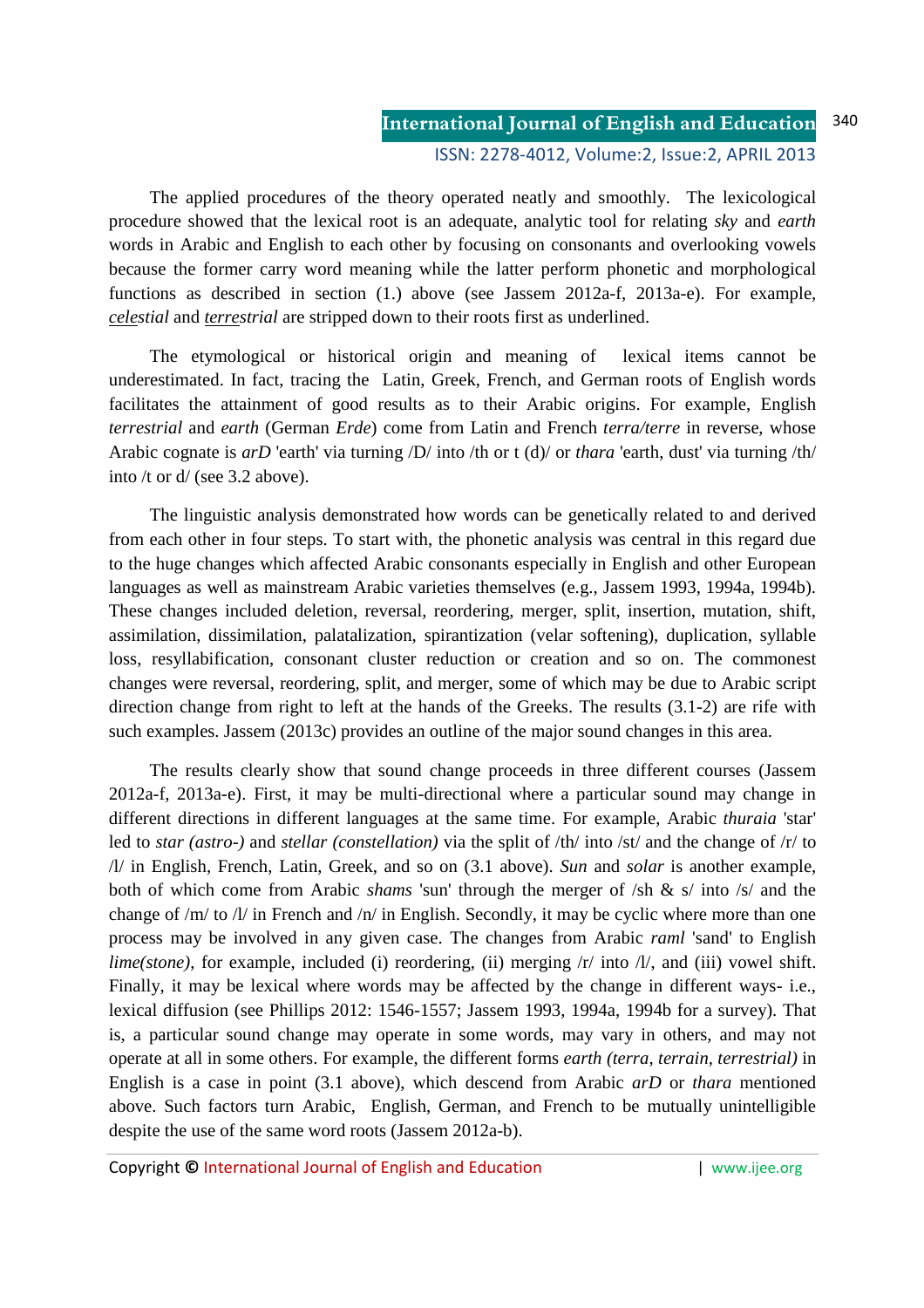All the sound changes above exhibit naturalness and plausibility; for example, the split of /th/, a voiceless interdental fricative, in Arabic *thuraiya* 'star' to /t (s)/, a voiceless alveolar stop (fricative) in *star*, is natural as both are closer by place and voice (cf. Jassem 2012b). Likewise, the change of /j/ in *janna(t/h)* 'heaven' to /h/ in *heaven* is plausible. (For further detail, see Jassem (2012a-f, 2013a-b).)

Morphologically and grammatically, Jassem (2012f, 2013a) described the main inflectional and derivational affixes, most of which recur here to which the curious reader can be referred. In fact, all such differences do not alter the meaning of the root itself and so they can be ignored altogether outright.

Finally, certain lexical patterns recurred on the semantic plane, all of which were reported in Jassem (2012a-f, 2013a-e). Almost all the words exhibited lexical stability such as *earth, terrain, terra, fault, rock, stone, sun, sky, moon, star, ecology*, the cognates of all of which still retain the same or similar forms and meanings in both Arabic and English. Others showed lexical shift like *America*, whose meaning shifted from Arabic *maariqa* 'far' to its current meaning in English; *Europe* 'west, sunset' has the same story which moved from Arabic *gharb* 'west, sunset' in which /gh & r/ merged to its current reference. Lexical split took place in words like *enigmatic* and *comet,* which came from Arabic *najma(t)* 'star' through different phonetic processes: in *enigma, enigmatic* /j/ became /g/ whereas in *comet* /n & m/ merged together with reordering (3.1 above). *Earth* and *terra* could have split from Arabic *arD* via reversal in the latter and turning /D/ into /th or d/. Lexical divergence was minimal as in *low* via Old English *hlaw* 'hill, mound' from Arabic *3uloo* 'height' where /3/ became /h/ and lost later. Lexical convergence was very common due to the existence of several formally and semantically similar words in Arabic. For example, *land* might derive from Arabic *laTaa(t)* 'land' through turning /T/ into /d/ and /l/-insertion, *najd* 'high land' via reordering and merging /j & d/ and splitting /l/ from /n/, or *lajad* (also *jalad*) 'land' via merging /j & d/ and /n/-split from /l/ (see 3. above); *terra* could have stemmed from Arabic *thara* where /th/ became /t/ or *arD* via reversal and turning /th/ into /t/. Lexical multiplicity occurred often in words like *ground* 'earth; smash' which derive from Arabic *jurd* 'ground' amd *qaraT* 'grind, cut' where /j & q/ became /g/ besides /n/-insertion; *heaven, ease* are other examples. Like convergence, multiplicity is due to formal and semantic similarity between words. Finally, lexical variability was apparent in the presence of variant or alternative words for *earth* and *sky* in both Arabic and English, which are utilized in different ways. For example, English *earth, dust, terra, terrain, terrestrial, land, ground, moor* are a few such examples (see 3.1 above); Arabic *arD* 'earth' has tens and tens of such variants (Altha3alibi 2011: 313-327; Ibn Seedah 1996 (10: 70-146) whereas *sama* 'sky' has countless (Ibn Seedah 1996 (9: 2-125).

As to the relational procedure, many of the above lexical cognates are both formally and semantically similar, for example, *earth* and Arabic *arD* 'earth'; *terra* and Arabic *thara* 'dust' where /th/ became /t/. Some, however, are formally different but semantically similar such as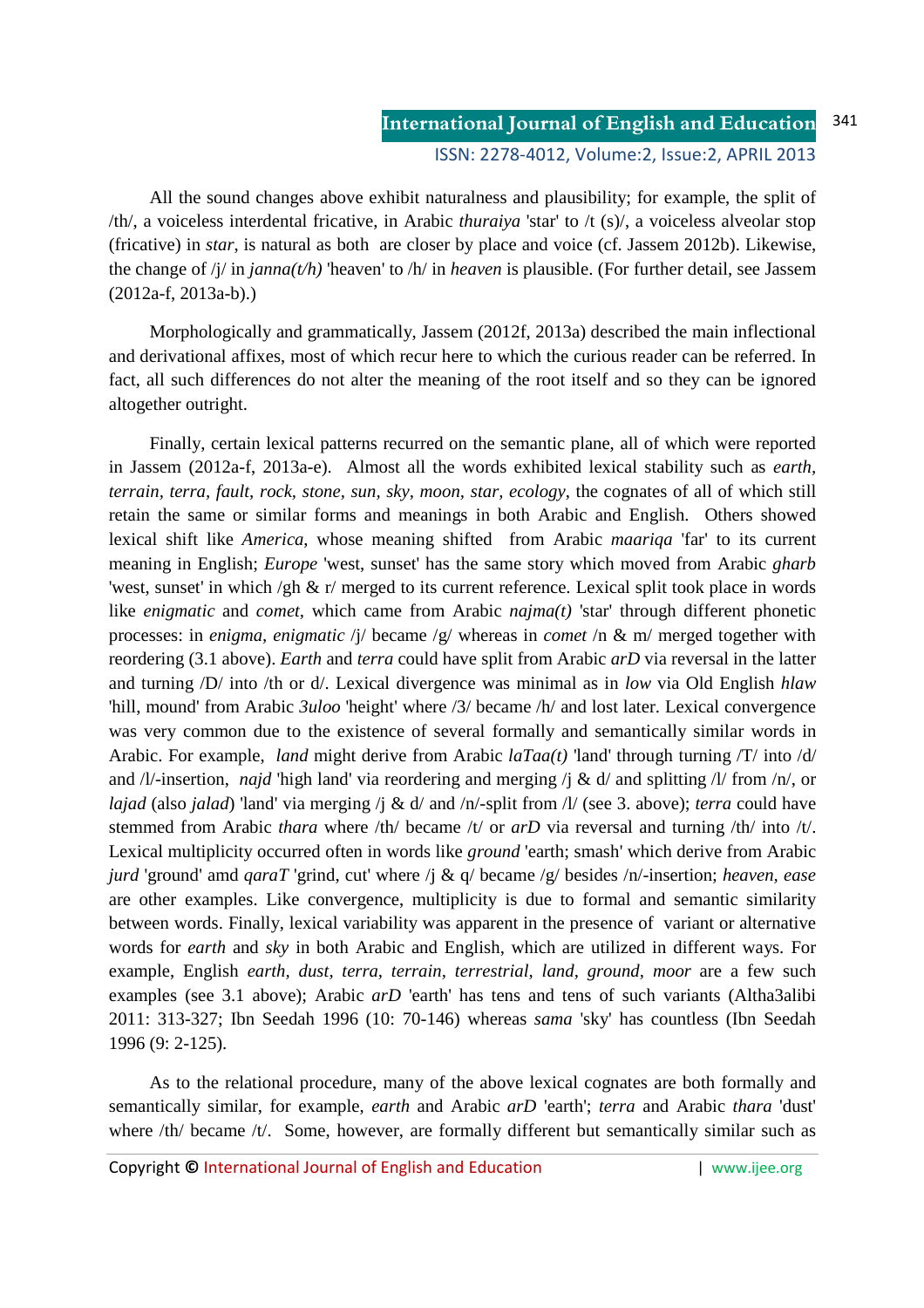*stellar* and *star*, both of which derive from Arabic *thuraiya* 'star'. Others still are formally similar but semantically different such as *boulder* and *builder* in English, all of which derive from similar Arabic cognates: i.e., *barTeel* 'stone' and *ballaT* 'pave, build' via different sound changes (see 3.2 above). Thus Arabic cognates can be seen to account for the formal similarities and/or differences between English words themselves.

In summary, the foregoing *sky* and *earth* words in Arabic, English, German, French, Latin, and Greek are true cognates with similar forms and meanings. So it can be safely said that Arabic is their origin all for which Jassem (2012a-f, 2013a-b) offered some equally valid reasons such as lexical multiplicity and variety. English, German, French, and Latin do have lexical variety and multiplicity but not to the same extent as Arabic does. One has just to compare the number of *sky*  and *earth* words in English dictionaries and thesauri and Arabic ones (e.g., Ibn Seedah 1975: (9) 2-125; (10) 70-146; Altha3alibi 2011: 313-27).

# **6. Conclusion and Recommendations**

The main findings of this paper can be summed up as follows:

- i) The 60 *celestial (sky)* and 120 *terrestrial (earth)* terms or so in English, German, French, Latin, Greek, and Arabic are true cognates for being similar in form and meaning.
- ii) The different forms amongst such words across those languages stem from natural and plausible phonological, morphological and/or lexical factors (cf. Jassem 2012f, 2013a-e). Reversal, reordering, split, and merger were very common sound changes.
- iii) The main recurrent lexical patterns were stability, convergence, multiplicity, shift, and variability; convergence and multiplicity were very common because of the formal and semantic similarities between Arabic words from which English words emanated.
- iv) The huge lexical variety and multiplicity of Arabic *sky* and *earth* terms as well as their phonetic complexity compared to those in English and European tongues point to their Arabic origin in essence.

In conclusion, the lexical root theory has been applicable to and adequate for the analysis of the close genetic relationships between Arabic, English, German, French, Latin, and Greek *sky*  and *earth* terms. To substantiate these findings, the current work agrees with Jassem's (2012a-f, 2013a-e) calls for further research into all language levels, especially vocabulary. Furthermore, the application of such findings to language teaching, lexicology and lexicography, translation, cultural (including anthropological and historical) awareness, understanding, and heritage is urgently needed for the dissemination and promotion of linguistic and cultural understanding, cooperation, acculturation, and peaceful coexistence.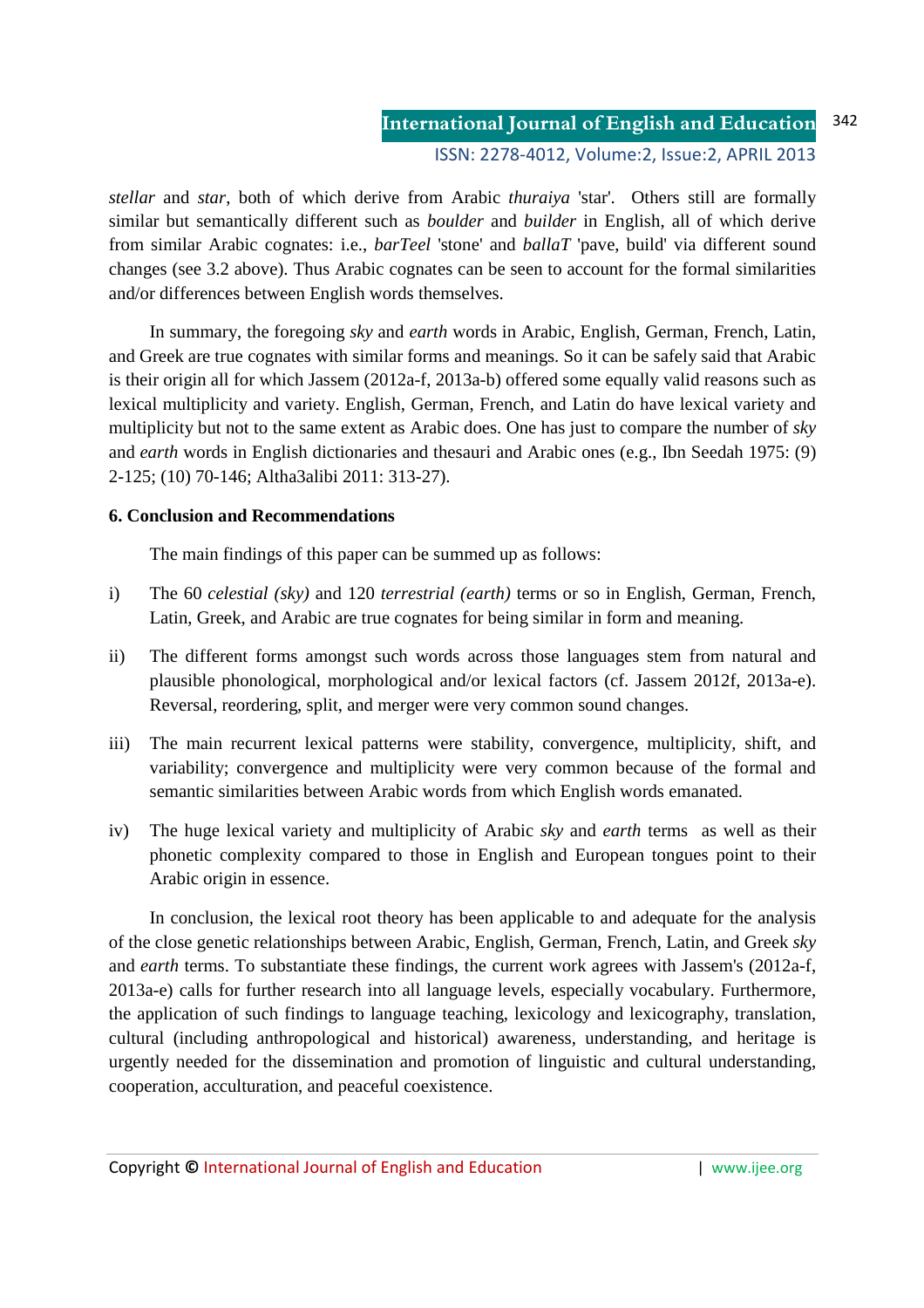### **Acknowledgements**

I wish to thank everyone who contributed to this research in any way worldwide. For my supportive and inspiring wife, Amandy M. Ibrahim, I remain indebted as ever.

### **References**

- Algeo, J. (2010). *The origins and development of the English language*. (6th edn*.*). Wadsworth Cengage Learning.
- *Altha3aalibi, Abu ManSoor. 2011.* Fiqhu allughat wa asraar al3arabiyyat. *Ed. by Alayoobi, Dr. Yaseen. Beirut and Saida: Al-Maktabat Al-3aSriyyat.*
- Bergs, Alexander and Brinton, Laurel (eds). (2012). *Handbook of English historical linguistics*. Berlin: Walter de Gruyter.
- Campbell, L. (2006). *Historical linguistics: An introduction.* (2nd edn). Cambridge, Mass.: The MIT Press.
- Celce-Murcia, M., Brinton, D.M., Goodwin, J.M., & Griner, B. (2010). *Teaching pronunciation: A course book and reference guide*. (2nd edn). Cambridge: Cambridge University Press.
- Crowley, T. (1997). *An Introduction to historical linguistics*. (3rd edn). Oxford: Oxford University Press.
- Crystal, D. (2010). *The Cambridge encyclopedia of language*. (3rd ed). Cambridge: Cambridge University Press.
- Harper, Douglas. (2012). *Online etymology dictionary*. Retrieved http://www.etymonline.com (January 10, 2013).
- Ibn Manzoor, Abi Alfadl Almisri. (2013). *Lisan al3arab*. Beirut: Dar Sadir. Retrieved http://www.lisan.com (January 10, 2013).
- Ibn Seedah, Ali bin Ismail. (1996). *AlmukhaSSaS*. Beirut: Daar I2ya Alturath Al3arabi and Muassasat Altareekh al3arabi.
- Jassem, Zaidan Ali. (1993). *Dirasa fi 3ilmi allugha al-ijtima3i: Bahth lughawi Sauti ijtima3i fi allahajat al3arabia alshamia muqaranatan ma3a alingleeziyya wa ghairiha*. Kuala Lumpur: Pustaka Antara.
	- \_\_\_\_\_\_\_. (1994a). *Impact of the Arab-Israeli wars on language and social change in the Arab world: The case of Syrian Arabic.* Kuala Lumpur: Pustaka Antara.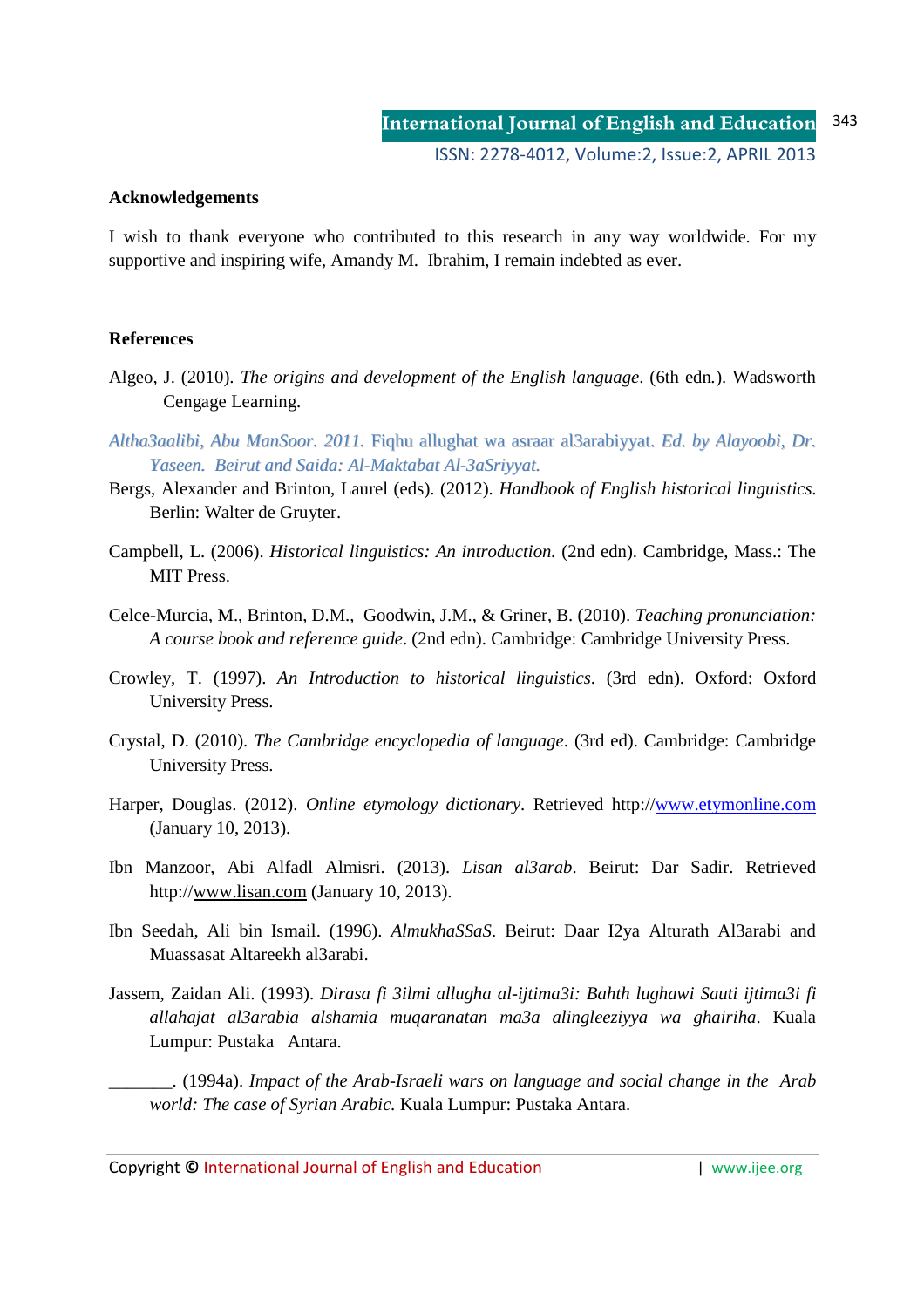\_\_\_\_\_\_\_\_. (1994b). *Lectures in English and Arabic sociolinguistics, 2 Vols*. Kuala Lumpur: Pustaka Antara.

\_\_\_\_\_\_\_\_. (2003). *An Arab student's guide to English pronunciation and reading.* Riyad: Alrushd Publishers.

\_\_\_\_\_\_\_\_. (2012a). The Arabic origins of numeral words in English and European languages. *International Journal of Linguistics 4 (3)*, 225-41. URL: http://dx.doi.org/10.5296/ijl.v4i3.1276

\_\_\_\_\_\_\_\_. (2012b). The Arabic origins of common religious terms in English: A lexical root theory approach. *International Journal of Applied Linguistics and English Literature 1 (6)*, 59-71. URL: http://dx.doi.org/10.7575/ijalel.v.1n.6p.59

\_\_\_\_\_\_\_\_. (2012c). The Arabic origins of English pronouns: A lexical root theory approach. *International Journal of Linguistics 4 (4)*, 83-103. URL: http://dx.doi.org/10.5296/ijl.v4i4.227.

\_\_\_\_\_\_\_\_. (2012d). The Arabic origins of determiners in English and European languages: A lexical root theory approach. *Language in India 12 (11)*, 323-359*.* URL: http://www.languageinindia.com.

\_\_\_\_\_\_\_\_. (2012e). The Arabic Origins of Verb ''To Be'' in English, German, and French: A Lexical Root Theory Approach. *International Journal of Applied Linguistics and English Literature 1 (7)*, 185-196. URL: http://dx.doi.org/10.7575/ijalel.v.1n.7p.185*.* 

\_\_\_\_\_\_\_\_. (2012f). The Arabic origins of number and gender markers in English, German, French, and Latin: a lexical root theory approach. *Language in India 12 (12)*, 89-119*.* URL: http://www.languageinindia.com.

\_\_\_\_\_\_\_\_. (2013a). The Arabic origins of derivational morphemes in English, German, and French: A lexical root theory approach. *Language in India 13 (1)*, 48-72*.* URL: http://www.languageinindia.com.

\_\_\_\_\_\_\_\_. (2013b). The Arabic origins of negative particles in English, German, and French: A lexical root theory approach. *Language in India 13 (2)*, 234-48*.* URL: http://www.languageinindia.com.

\_\_\_\_\_\_\_\_. (2013c). The English, German, and French cognates of Arabic back consonants: A lexical root theory approach. *International Journal of English and Education 2 (2).* URL: http://www.ijee.org.